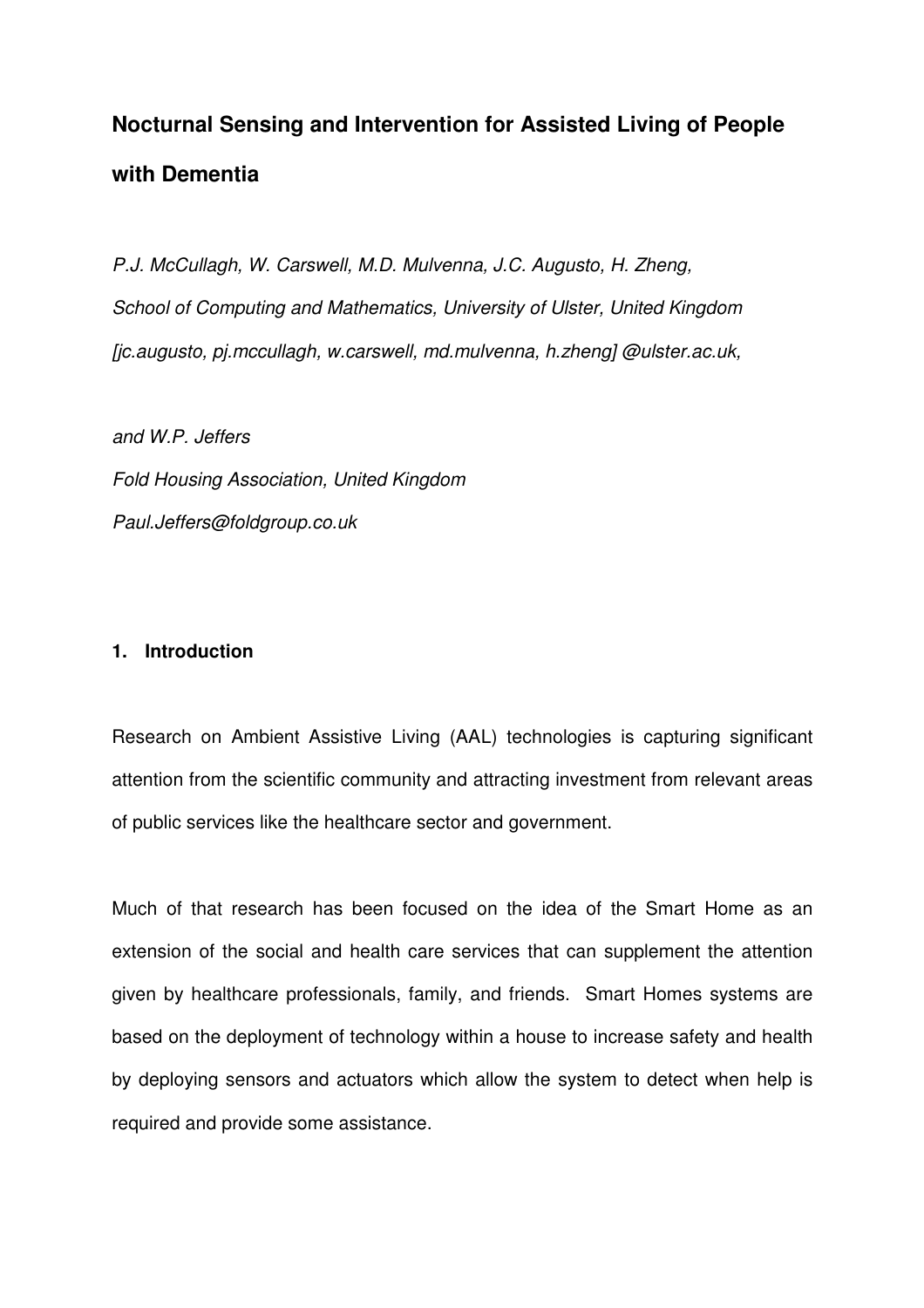'Sensors' allow us to measure some aspect of reality. There are a variety of sensors to be considered like those that detect levels of specific substance, movement, pressure, biometric information, etc. A Smart Home system can detect that help is required because there is an explicit request on behalf of an occupant or because the information gathered from the sensors suggests that. The system may then decide to act on this using 'actuators', i.e., devices that act upon the environment. Examples of actuators can be speakers, monitors, printed diagnosis by a machine or an SMS delivered or a voice call to a carer.

Most of the contributions reported in the technical literature focus on the most active period of the day (daylight time) because that is their interest or because they assume the night time will be well covered by the same technology and the same associated procedures. Our project NOCTURNAL (Night Optimised Care Technology for UseRs Needing Assisted Lifestyles) assumes that the night period and daylight periods of the day are different enough to require separate analysis [McCullagh et al., 2009].

This chapter explains the technological infrastructure of NOCTURNAL within the context of sensing and actuation used in AAL (Section 2), highlights the peculiarities of assisting people in the hours of darkness (Section 3), reflects on the consequences to society of the AAL associated technology and explains how those elements have been taken into account to define the infrastructure that is being developed in our project (Sections 4 and 5).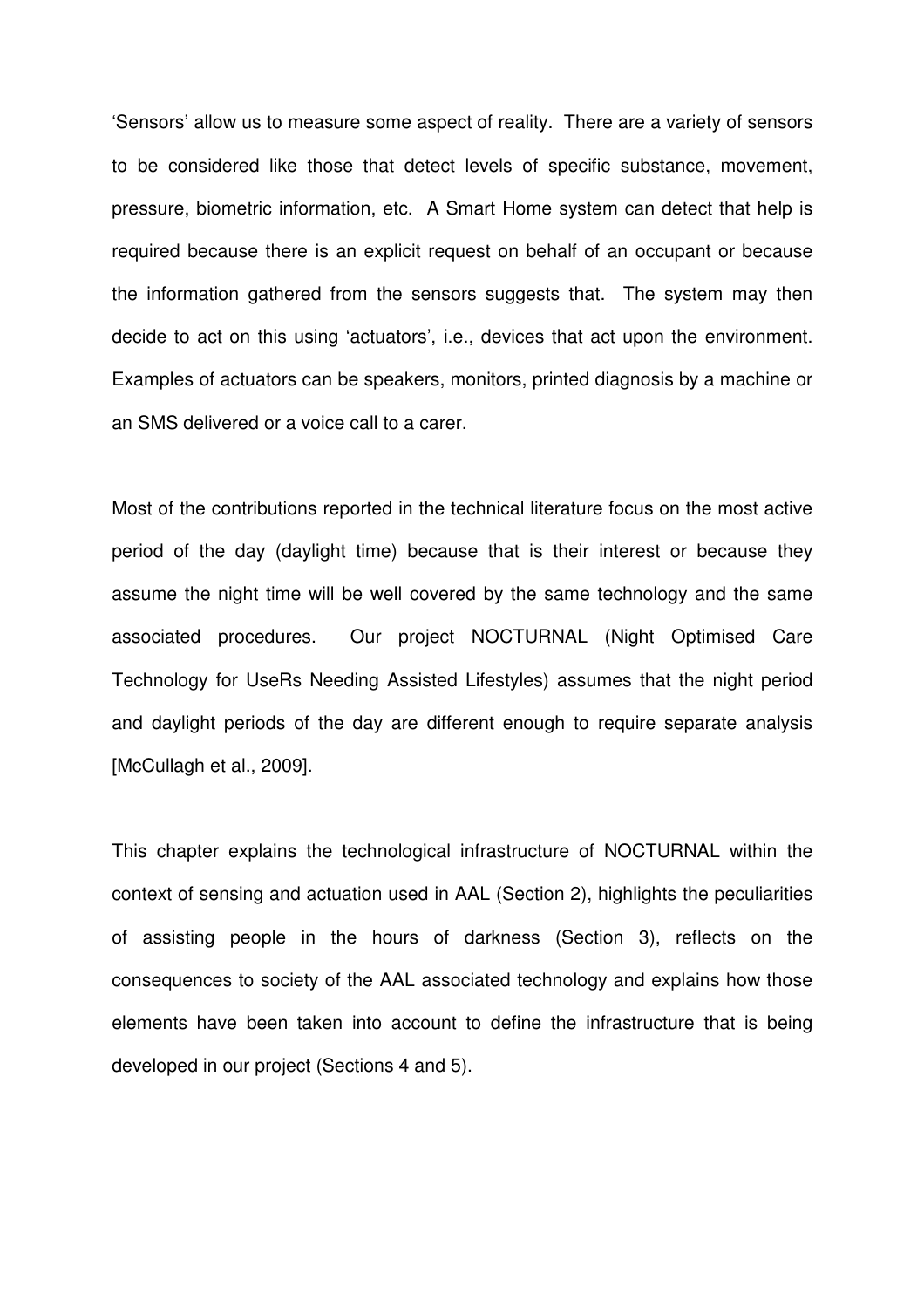### **2. Overview of Sensing in Healthcare**

Ambient Intelligent (AmI) systems for healthcare are being developed as part of the fundamental shift from hospital-centred to home-centred models of care within the health service. This development is very timely with the need for a new healthcare system that can cope with an increasingly aging society [WHO, 2005].

Ambient Intelligence systems can be defined as "A digital environment that proactively, but sensibly, supports people in their daily lives." [Augusto et al., 2007] Ambient Intelligence systems are supported by Smart Environments, physical environments enriched with sensing and actuating devices. This combination provides a platform to develop autonomous semi-intelligent behaviour exhibited by systems like smart homes [Cook et al., 2009].

A significant catalyst which has prompted AmI-supported healthcare has been the rapid development and expansion of the sensor market combined with the affordability of technology and gadgets. A full range of small, reliable and nonintrusive sensory equipment is readily available and can be easily installed into any environment. The challenge is to develop software, which utilises data from these sensory devices and actuates a help response within the sensory environment, this constitutes a specialized application of the traditional architecture of intelligent systems being developed in the last decades, see Fig 1.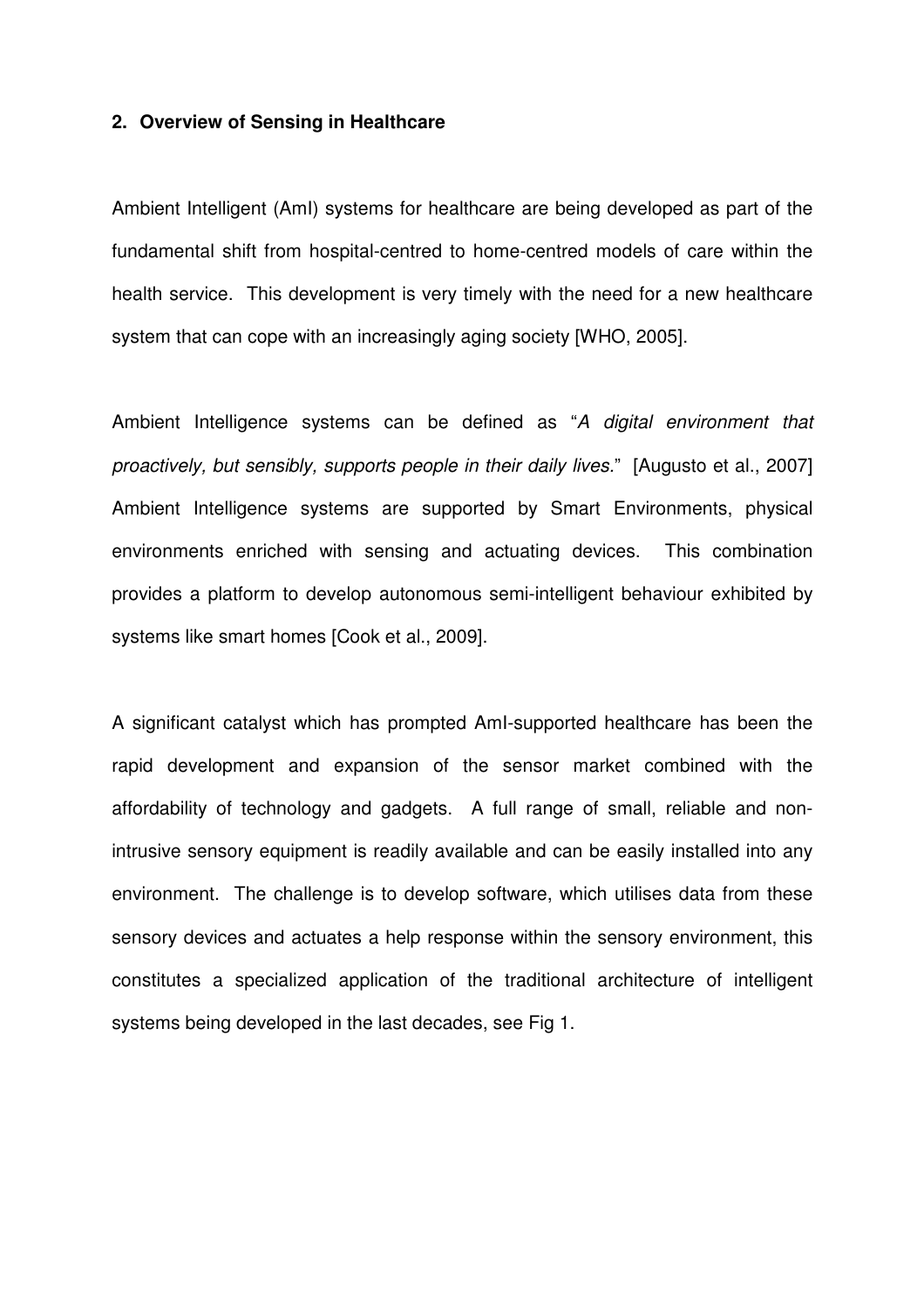

Fig. 1: Diagram to illustrate the passing of event information to the intelligent system which actuates an appropriate action back into the Environment.

In essence, an enriched environment of sensors and other electronic devices networked together, can act as a 'personal aid'. The personal aid can respond accordingly to each scenario based on either real time events alone or by analysing previous collected data sets and actuate a response which benefits the users within their environment. Increasingly, these systems are developed through Multiagent Systems (MAS), autonomous programs that perceive changes in the environment (for example, a Smart Home) and can act upon it.

There are three main types of sensors used to measure such conditions, as illustrated in Table 1. Of these types there are also many versions which use different sensing principles and/or may operate within predetermined ranges.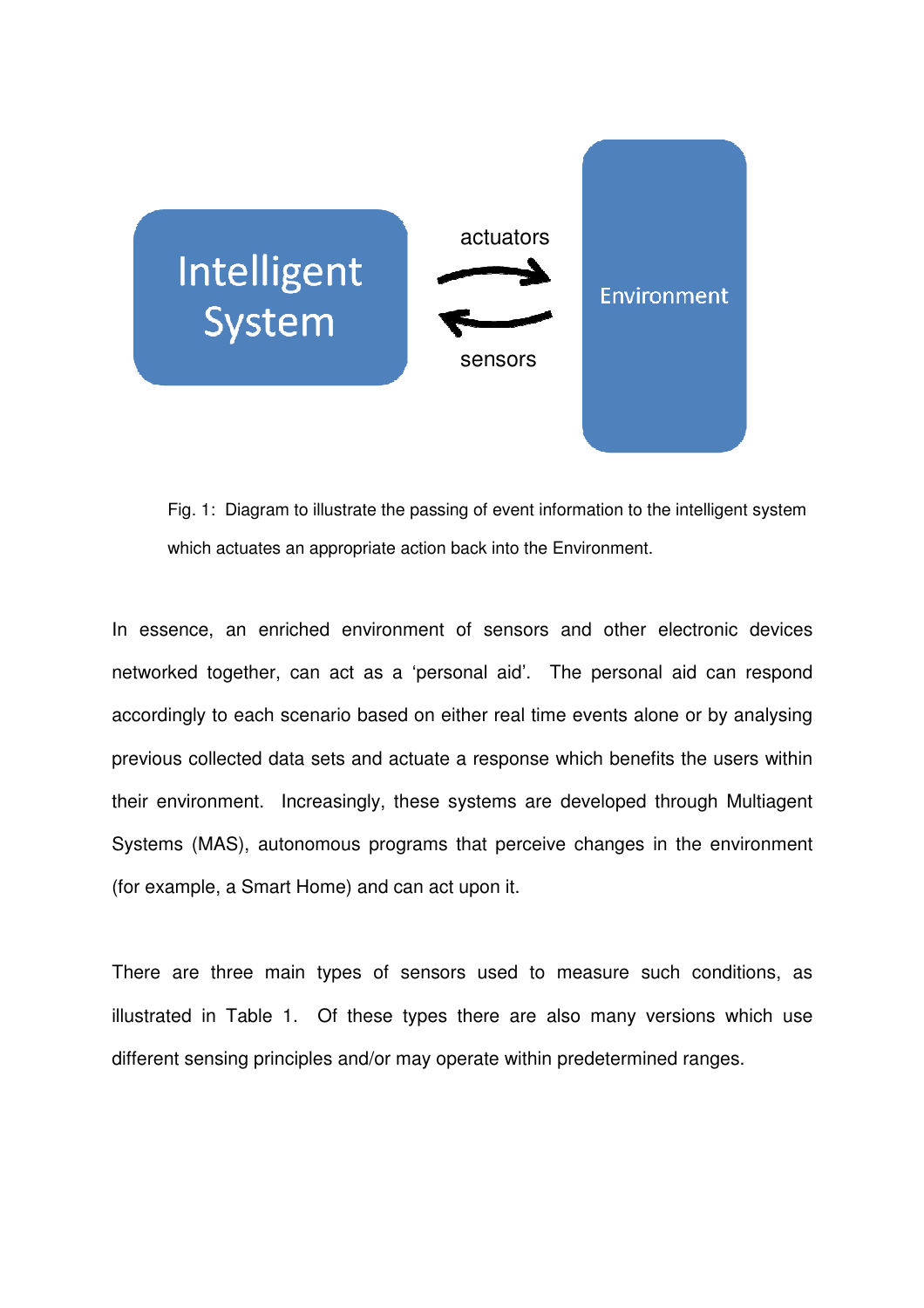| <b>Sensor</b><br>Type | <b>Examples</b>                                     | <b>About</b>                                                | <b>Used for</b>                                                 | <b>Special</b><br><b>Settings</b>                    |
|-----------------------|-----------------------------------------------------|-------------------------------------------------------------|-----------------------------------------------------------------|------------------------------------------------------|
| Signal<br>Emission    | Magnetic<br>switches/exit<br>sensors                | Used on<br>doors                                            | <b>Tracking movement</b><br>from room to room                   | Size,<br>distance<br>range                           |
|                       | I-Button[ib].                                       | Information<br>tag                                          | Access to<br>computers, buildings<br>etc                        |                                                      |
|                       | ultrasonic,                                         | Echoes<br>radio/sound<br>waves<br>against<br>objects        | Distance and<br>location<br>measurements,<br>detecting movement |                                                      |
|                       | light dependent<br>resistor (LDR)                   | Voltage<br>driven circuit<br>measure                        | Measuring light<br>levels in an area                            |                                                      |
|                       | Radio<br>Frequency<br>Identification<br>tags (RFID) | A traceable<br>signal                                       | <b>Tracking local</b><br>movement                               |                                                      |
|                       | Passive<br><b>InfraRed</b><br>sensor (PIR)          | <b>Detects</b><br>movements                                 | Detecting movement                                              |                                                      |
|                       | <b>Wireless</b><br>sensors                          | Wire free,<br>run on<br>batteries.                          | Detecting movement                                              |                                                      |
|                       | Electrical                                          | Measure<br>currant                                          | Monitoring<br>appliances                                        |                                                      |
|                       | Global<br>Positioning<br>Satellite<br>systems (GPS) | <b>Satellite</b><br>picks up<br>location                    | Tracking and<br>guidance                                        |                                                      |
| Pressure              | <b>Bed</b><br>Occupancy                             | <b>Measures</b><br>presence,<br>movement<br>and<br>pressure | Analysing sleeping<br>quality and patterns                      | <b>Numerical</b><br>range,<br>Weight<br>distribution |
|                       | Pressure mats                                       | Mats with a<br>pressure<br>sensor to<br>detect<br>presence  | Detecting movement                                              |                                                      |
|                       | piezoresistive<br>pressure,                         | Measure<br>pressure                                         |                                                                 |                                                      |
|                       | Digital air                                         | Detect air                                                  | Detect leaking gas                                              |                                                      |

Table 1: Sensor types, examples, utilized for and target settings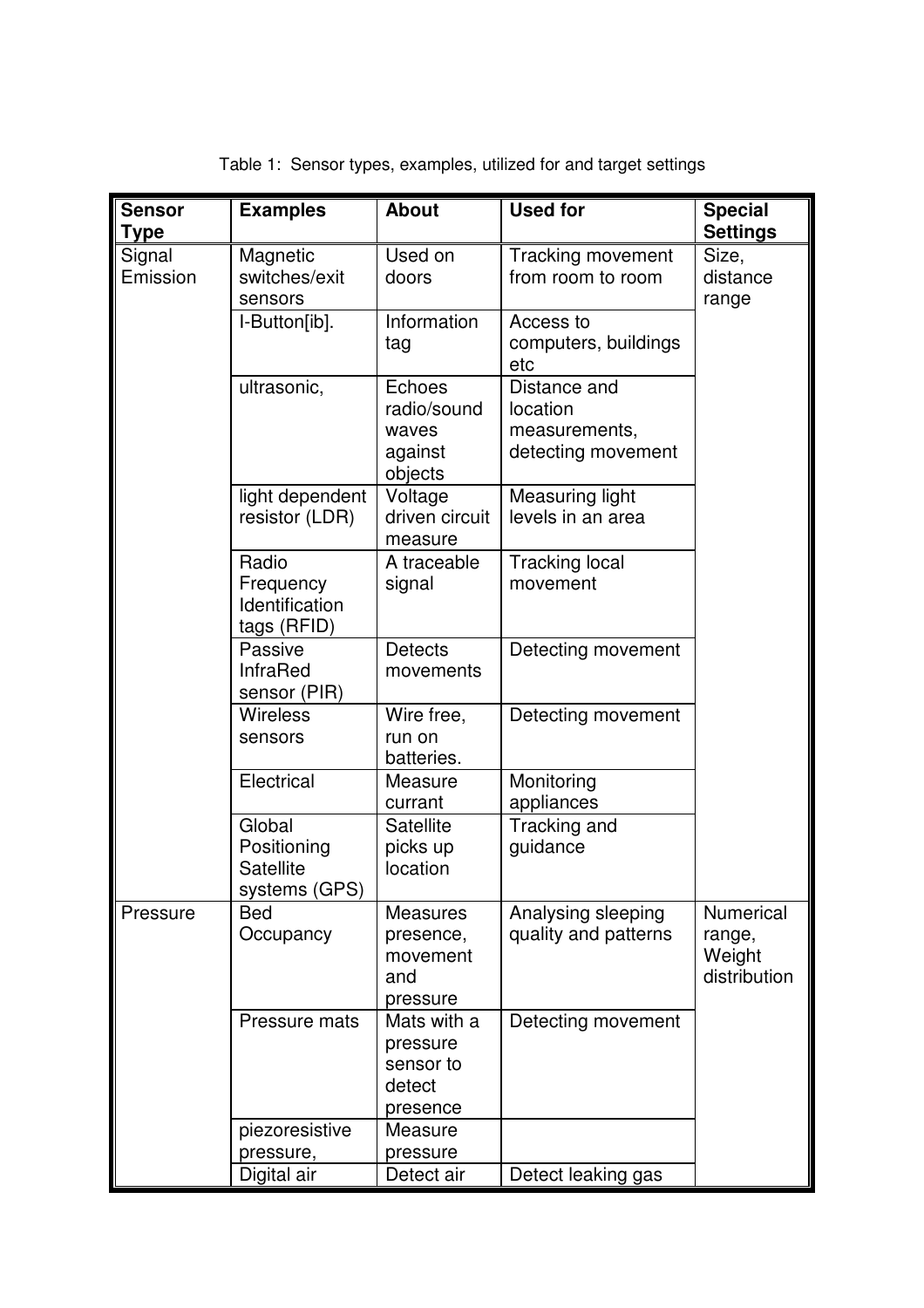|                                                  | pressure<br>sensor, digital<br>barometric<br>pressure<br>sensor | changes                                         | etc                                                                            |  |
|--------------------------------------------------|-----------------------------------------------------------------|-------------------------------------------------|--------------------------------------------------------------------------------|--|
|                                                  | Thermostats                                                     | <b>Measures</b><br>temperature                  | Detecting changes in<br>room temperature                                       |  |
| <b>Motion</b><br>(based on<br>natural<br>forces) | Mercury tilt<br>switch                                          | Measuring<br>stability<br>levels                | <b>Ensuring devices</b><br>such as wheelchairs<br>remain flat on the<br>ground |  |
|                                                  | <b>Accelerometers</b>                                           | Measure<br>speed and<br>directional<br>movement | Detecting<br>loss/deterioration in<br>balance and falls                        |  |

Numerous sensors exist to aid the delicate issue of tracking. These include RFID, GPS, ultrasonic, PIR's and Pressure mats. RFID tags have been commonplace in research projects for tracking participants [Altus et al., 2000; Arcelus et al., 2007; Miura et al., 2008]. The tags work by transmitting a unique identification on a radio frequency which is picked up by strategically positioned readers. Within healthcare active RFID tags which contain a battery and transmit signals autonomously predominate to ensure continuous 24hour monitoring. The use of RFID tags has been mainly limited to the hospital and nursing home environments. A more advanced version of tracking location is by GPS. GPS satellites broadcast signals from space that GPS receivers use to provide a latitudinal, longitudinal, and altitudinal coordinates. By the process of triangulation, the location of any person carrying a GPS device can be pin-pointed. This type of tracking has been used for people who suffer from mental illnesses such as amnesia or dementia but have the physical ability to lead an active life in the community [Shoval et al., 2008]. This form of tracking is reliant on the client being in possession of a GPS receiver. This can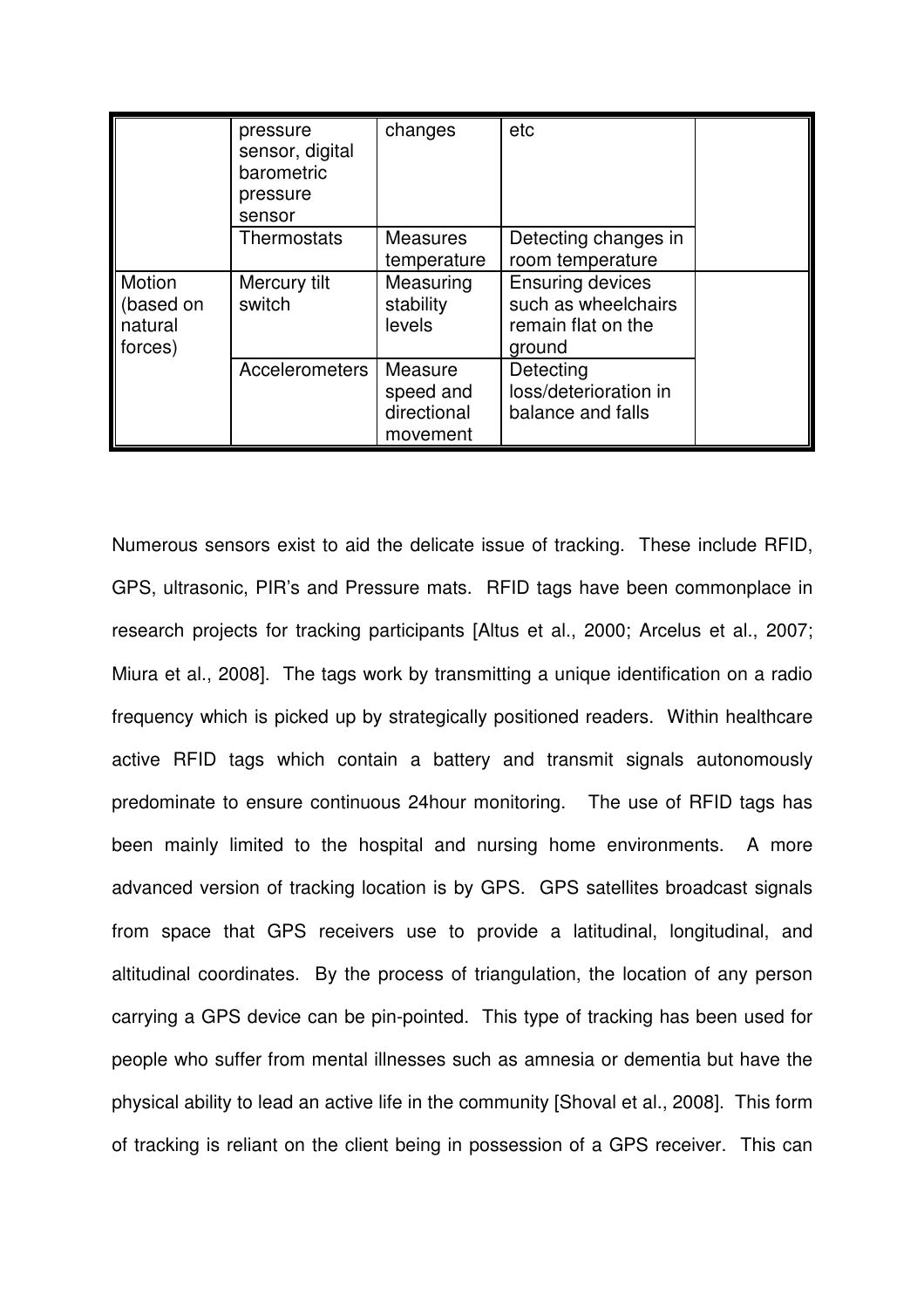come in the form of a hand held device or a chip attached to a piece of clothing [Lin et al., 2006]. PIR sensors form the basis for most home based tracking systems. PIR's work by detecting the movement of heated objects (in most cases people) in a non-obstructed field of vision. Originally they were commonly used for intruder alarms and for outdoor security lights but have now been integrated into the healthcare system as a method of detecting movement activities and wellbeing for vulnerable elderly in hospitals [Noury et al., 2008] or living at home [Lee et al., 2007].

Motion detection is a distinct area within tracking. The purpose of motion detection is not always to determine where people are going but more so physical attributes such as presence. Motion detectors include some of the previously mentioned sensors as well as pressure sensors, light sensors, accelerometers, cameras and mercury tilt switches. Pressure mats have found application in beds to monitor presence [Chong and Kumar, 2003] and on floors to monitor movement activities of wandering or balance [Srinivasan et al., 2005]. Most bed sensors comprise a pressure strip that monitors pressure and provides a Boolean response i.e. in/out of bed. Floor mats can contain many different pressure points each measuring differences of force exerted. The output can be interpreted as a simple presence or provide more information, such as direction, walking patterns or size of pressure area to notify stability or if someone has fallen [Redfern et al., 1997]. An accelerometer is an electromechanical device that measures acceleration forces, useful for detecting instances of trips, falls or sudden jerk actions. Accelerometers have been used to monitor people with the propensity to fall although other healthcare options include measurement of heart activity [Haskell et al., 1993] and epileptic seizures [Tormans et al., 2007]. Cameras and microphones have been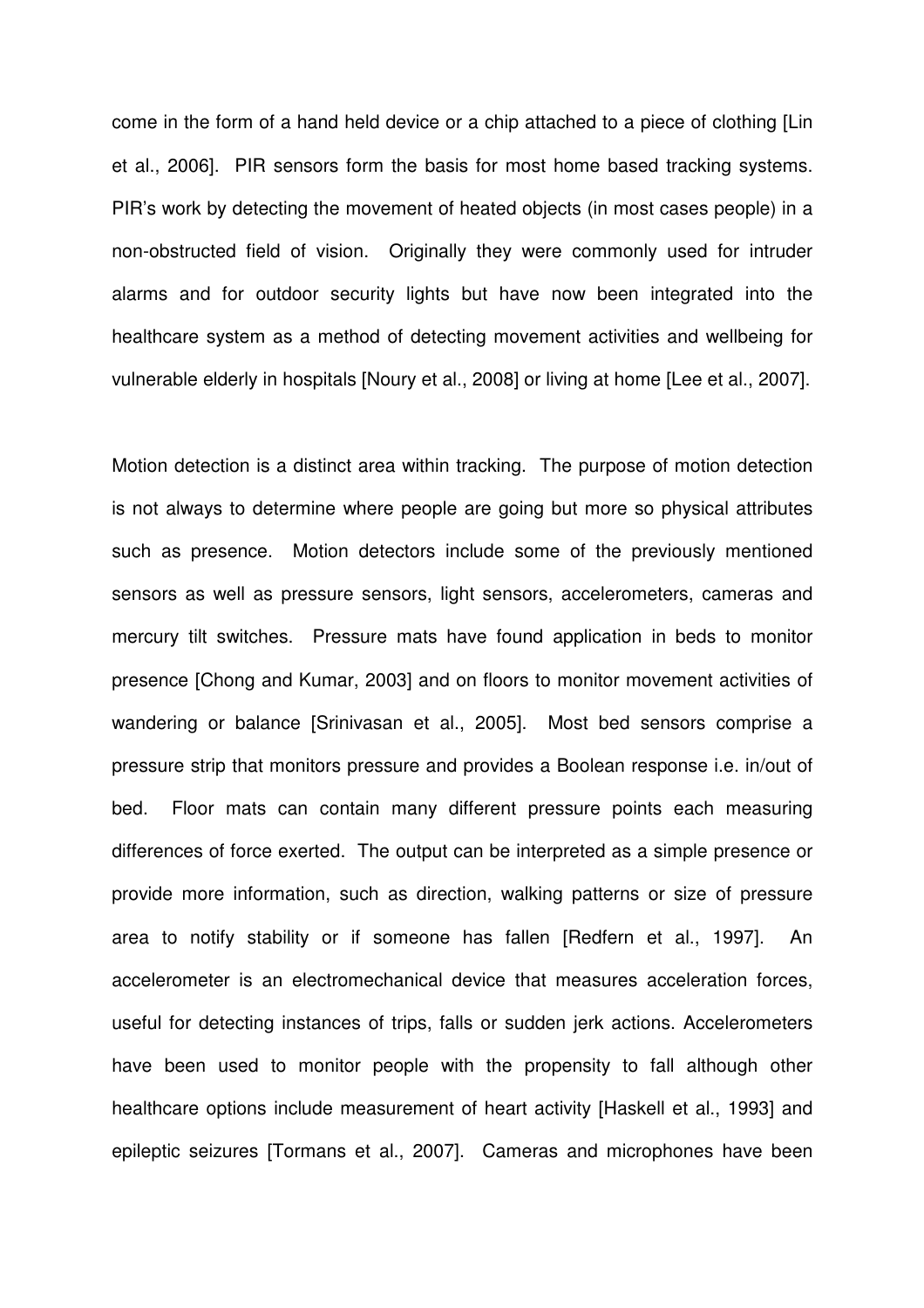used in more controlled experimentation, mainly due to the ethical issues surrounding imagery devices. Visual representation from cameras can take different modalities. Cameras facilitate tracking using heat sensing or by area defined tracking [Zhou and Hu, 2004], and hence provide more function than PIR's. A Mercury Tilt Switch is a switch which allows or interrupts the flow of electric current in an electrical circuit. It is dependent on the switch's physical position or alignment relative to earth's gravity, or other inertia. Tilt switches has been used to retrieve information such as posture i.e. how long a person spends upright, sitting or lying down [Digorry et al., 1994, Lewis et al., 2001] or monitoring mobility devices such as wheelchairs to detect incidents where the mobility device was at an unnatural position indicating the likelihood of an accident or that help may be required [Galligan et al., 2003].

RFID tags have not been limited to the field of tracking; they can also be used as a method for identification. Nurses using a personal digital assistant (PDA) equipped with a portable RFID reader could check patient identification (ID) emitted from the RFID against a database before administering any medications [Bacheldor, 2007]. Another identification tag is the I-button. It is used as an ID tag, almost like a key card for people to use to access computers, lifts, buildings etc. The information contained in the button would actuate an appropriate response from an associated device after being scanned. Even though it is relatively small like a pendant, it can prove troublesome as it needs to be carried around and short range detection means the I-button must be placed close to its associated sensor [Davidson et al., 2003].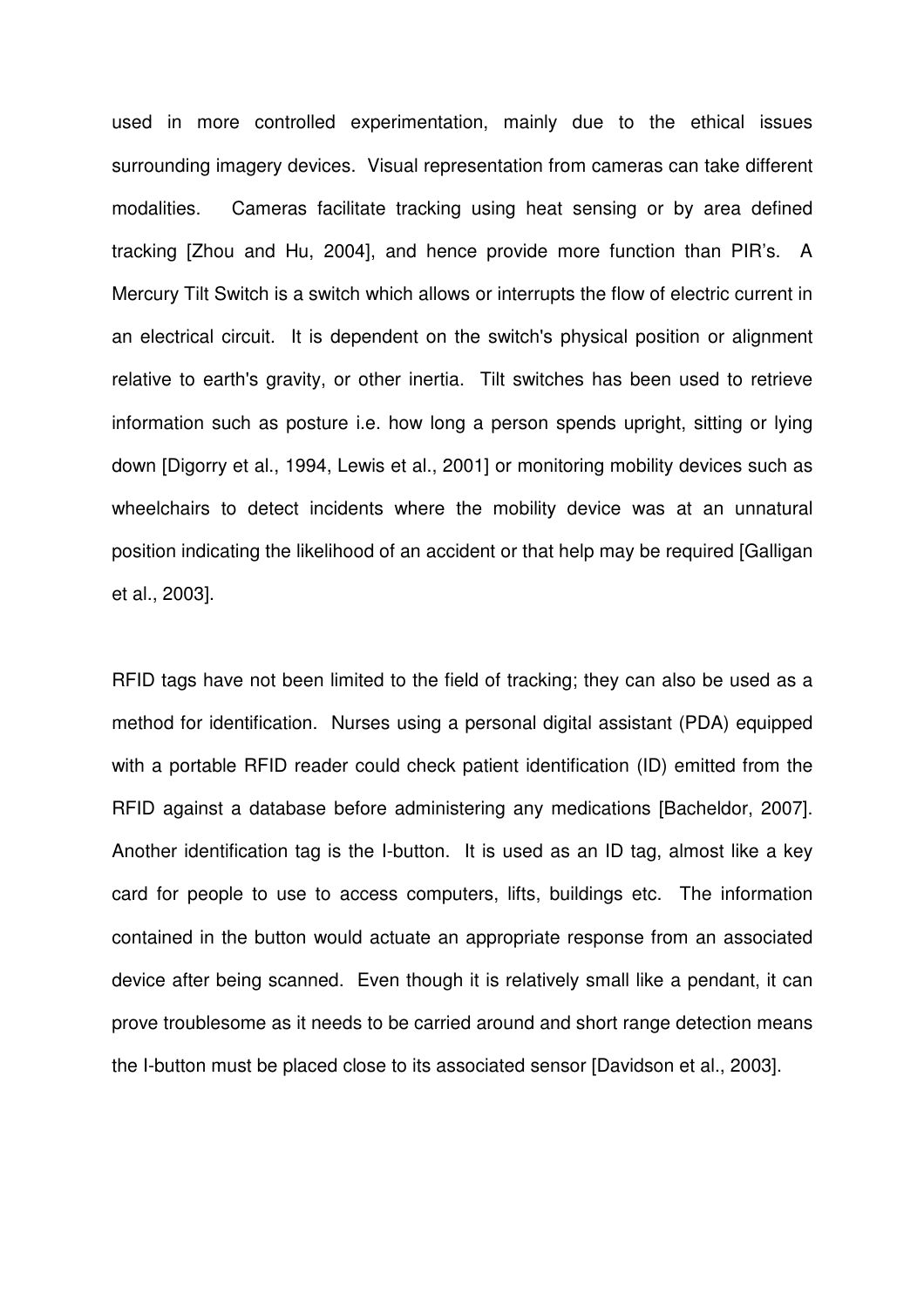Other types of sensors are used to monitor physical situations such as heart conditions. Photodetectors are sensors of light energy. Light Dependent Resistors (LDR) work using a resister which changes in resistance according to light intensity. Within healthcare they have been used to measure heart activity by receiving light emitted radiation from a diode clipped onto an ear lobe. The LED converts blood vessel pressure into an electronic signal [Livreri et al., 2008]. Smart garments have been created with the capability to monitor vital signs and human posture by using electro active polymer actuators [De Rossi et al., 2003]. Indeed the development of actuating fabrics for detecting vital signs and motion has been previously investigated [Carpi et al., 2001; De Rossi et al., 2002; Mazzoldi et al., 2002]

Wireless sensors provide greater mobility and range. They are cheaper to install with no need to hardwire and as a consequence reduces danger of trips and falls [Goldberg and Wickramasinghe, 2003]. An added advantage is the ability to attach more devices to current setups without the need to physically disturb an environment [Wickramasinghe and Mishra, 2004].

As previously stated sensors combine together to form a network with multiple readings forming the basis for actuating an appropriate response. There are many examples of multi-functional sensor inputs, which combine well together to create a smart environment, such as Vigil [Holmes et al., 2007] which proves the ability and employability of such systems.

[Chen et al., 2006] highlighted the need for a comprehensive approach to the programming and managing sensor and actuator applications. [Hill et al., 2000]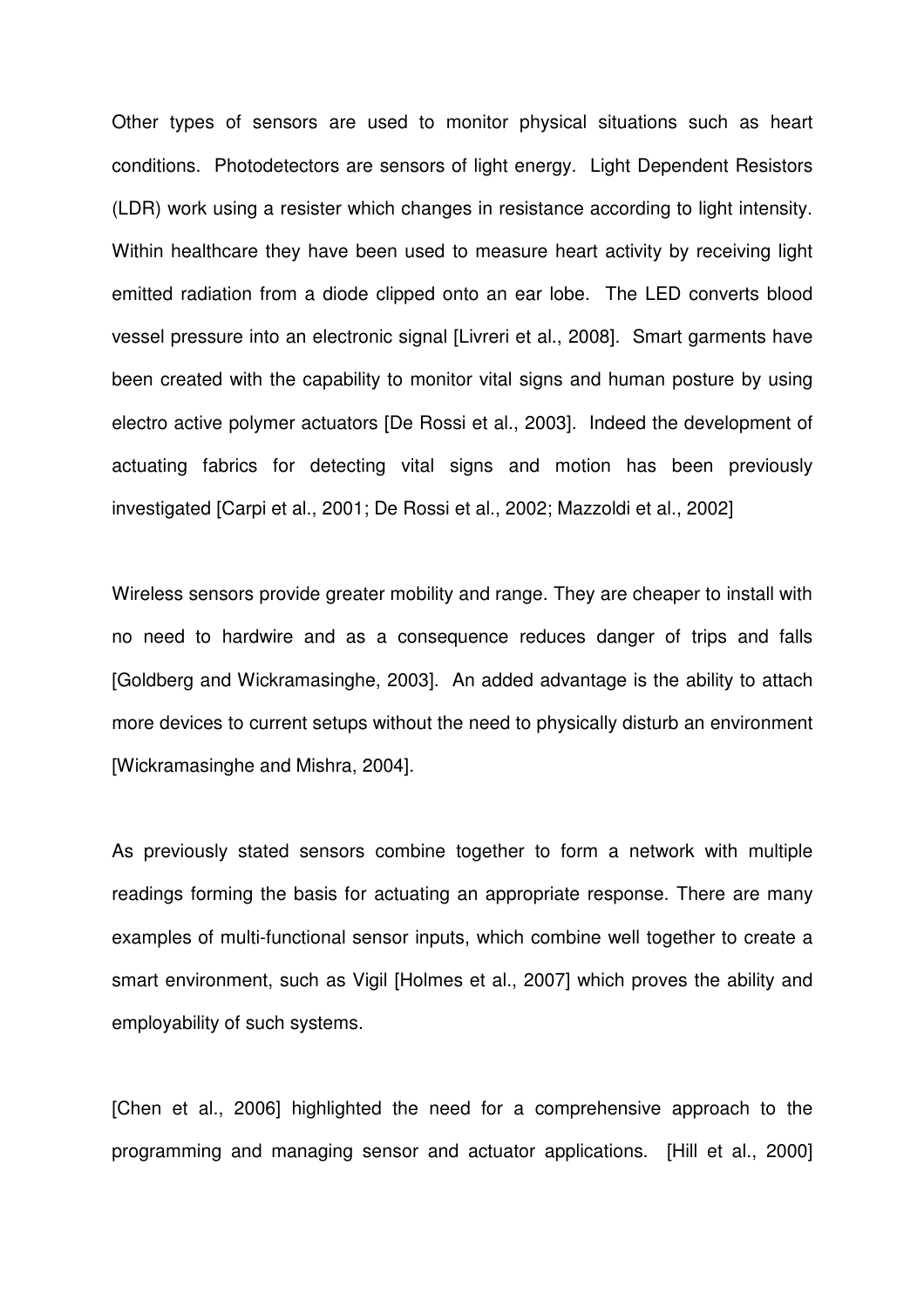proposed the need for an overall system architecture and a methodology for systematic advance.

#### **3. Peculiarities of Nocturnal Sensing and Interventions**

There is a significant body of research that has described the needs of people with dementia and has produced solutions to address those needs using information and communication technologies (ICT). Key examples of such research include the ENABLE and COGKNOW projects. In the ENABLE (Enabling Technologies for People with Dementia) project, the effect of assistive devices to support memory, to provide pleasure and comfort, and to facilitate communication (calendar, medicine reminder, lamp, locator, gas cooker monitor and picture phone) among people with dementia with regard to their quality of life, and the burden on their carers was assessed [Adlam et al., 2003]. In the more recent COGKNOW work, the aim was to develop a system to support people with dementia in different aspects of their daily life including remembering, maintaining social contacts, performing daily life activities and feeling safe [Davies et al., 2009]. Each of these projects focused on the needs of people with dementia, but primarily during the hours of daytime. This is a natural area of need for people with dementia with an emphasis on supporting people as they interact and are most active in daily life.

It can be argued that the needs of people with dementia at night time have not received a similar degree of research effort in terms of ICT research involving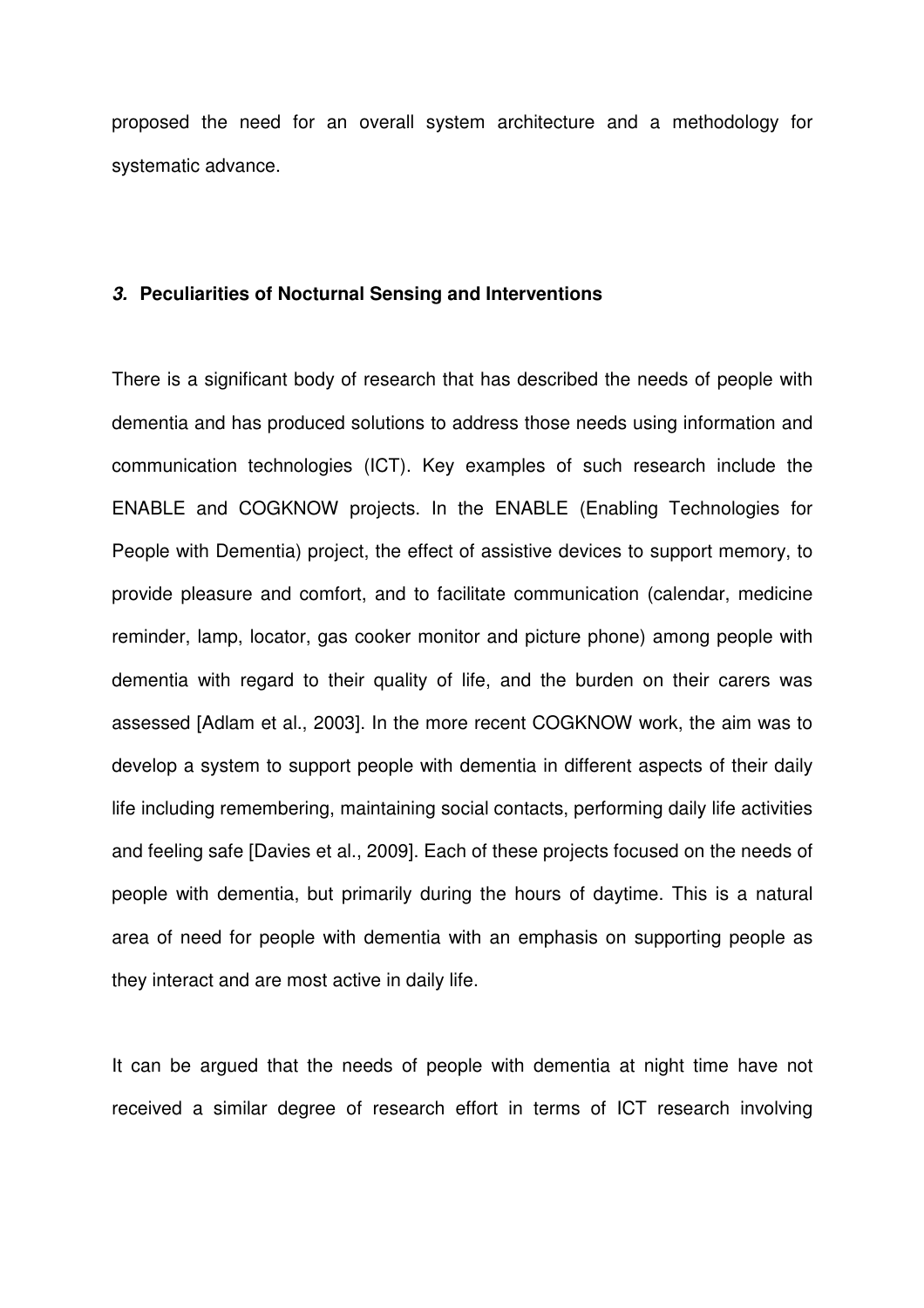telecare and telehealth services. Certainly their needs can be very different from daytime needs but they are equally if not more important [Carswell et al., 2009].

Firstly, the environment at night is very different. The person with dementia will be more likely to be in an environment where disorientation is more likely and natural due to low light conditions. Secondly, the person with dementia is more likely to be confused and disorientated as they awaken, either naturally as they awake from sleep as we all do, or if they are exhibiting 'sundowning', where the behaviour of people with dementia changes as the evening and night falls [Scarmeas et al., 2007]. Older people generally experience changes in their sleeping behaviours. This includes going to sleep early but awaking earlier as well, having more fragmented sleep patterns, suffering from insomnia, and from sleep apnoea, which is "increasingly seen among older people and is significantly associated with cardioand cerebrovascular disease as well as cognitive impairment" [Wolkove et al., 2007]. People with dementia may also be likely to 'wander' often causing distress to themselves and their carers when they 'elope' from their room and building, sometimes requiring the intervention of the emergency services to locate them [Hermans et al., 2007]. Thirdly, the person with dementia is more likely to be alone, or not have as immediate access to carers as during the daytime. This can cause any stress and anxiety experienced by the person with dementia as they awake in the dark to be significant and to increase unchecked and more rapidly than would otherwise be the case if a care was with them.

These three issues of environment, the situation of the person with dementia and the access to caregivers set the background for enumeration of the needs of people with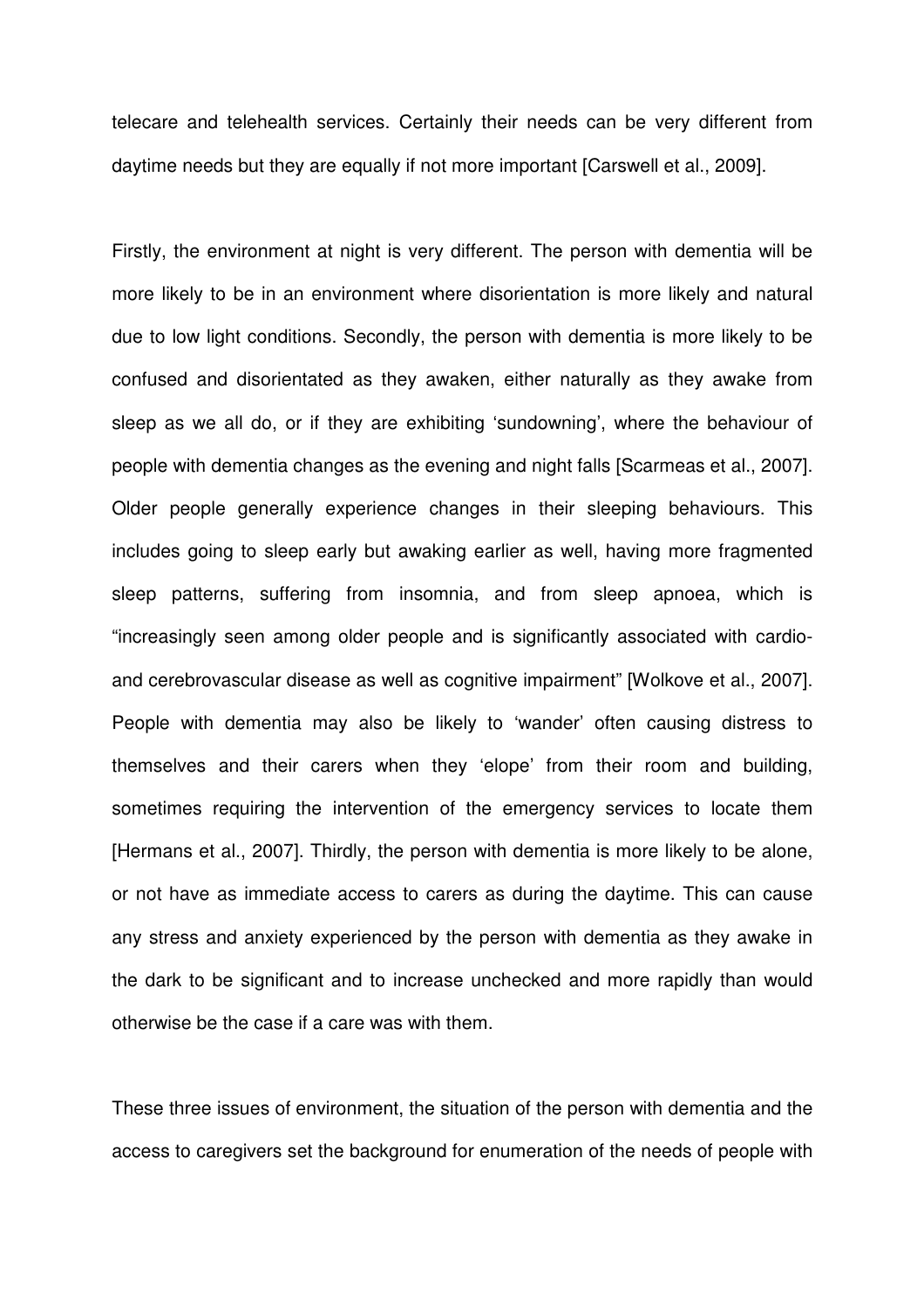dementia and their carers during the night hours. The use and role of sensors and actuators in supporting people with dementia and their carers during the night hours is markedly different from during daylight hours. This is because of a number of interrelated reasons.

There are fewer activities of living experienced during night time, and most of the activity is in the bedroom and bathroom therefore the complexity of the system to recognise the basic behaviours from data should not be increased. However there may be a paucity of data as activities at night time may be sparse, and the underlying purpose of the acts that generate the sensor data may be difficult to infer.

There is an important role in supporting the carer of a person with dementia during night time. This can be by providing an intervention that alleviates the burden of care on the carers enabling them to achieve un-interrupted sleep, for example [McKibben et al., 2005], or by assisting the carer in supporting the person with dementia by automating some tasks.

The person with dementia may have a much more pronounced and immediate need for help and support as they awake in an unknown, dark environment. While not an emergency, the sensors and actuators must be capable of creating an intervention that moderates the anxiety of the person with dementia rapidly.

Therefore, at night time the sensors conduct their activities as they would during day but less data would be available for comprehension compared to day time sensing. During night time the actuators have a different role to fulfil from day time in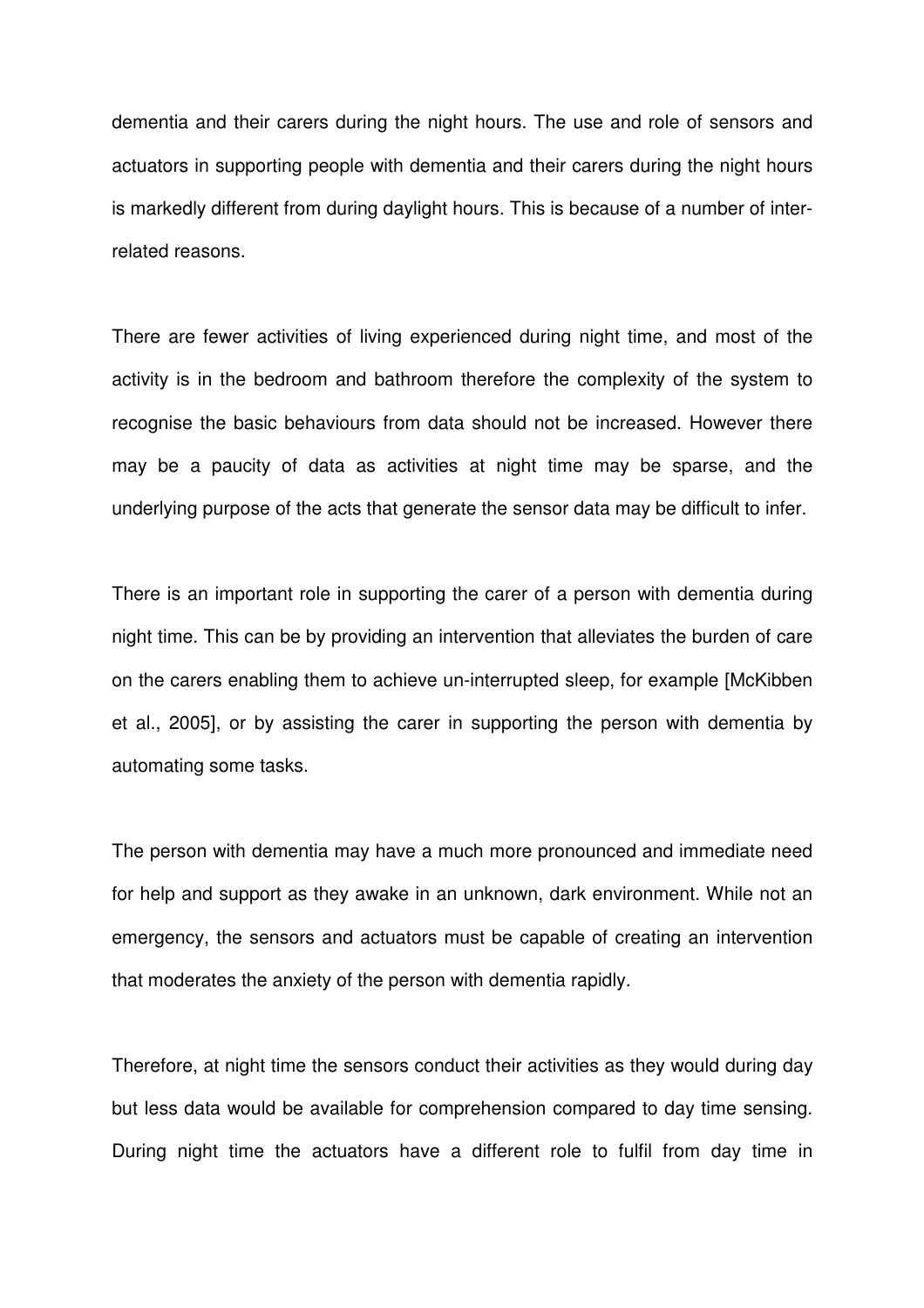managing the lighting for the person with dementia in particular to provide illumination and lighted guidance to the bathroom and back. In addition to light, sound can play a more important role during night time than day time. In particular, the use of music as a therapeutic intervention has been shown to reduce anxiety of people with dementia [Aldridge, 2000]. Light and music together can provide powerful intervention capability, and it has been shown that there is significant reduction in restlessness immediately after people with dementia in care homes experienced multi-sensory environments through the use of lighting, tactile surfaces, meditative music and the odour of essential oils [Robinson et al., 2006]. Better lighting can also play an important role in reducing the risk of falls, in particular when people with dementia seek to go to the bathroom and back. Night time falls may be reduced by proper lighting, reducing nocturia, avoiding bedtime sedatives, and use of a bedside commode (if walking to the bathroom is unsafe) [Moylan and Binder 2007]. The Joseph Rowntree Foundation report [Kerr et al., 2008] made recommendations for home management of older people. These recommendations were to ensure that, where appropriate, relevant technology should be used, for example, guidance around noise, light, safety, silent call system, as well as to ensure that systems are in place for night staff to have all the equipment technology and facilities required to provide good night time care.

In summary, important requirements for nocturnal care of people with dementia are: (a) more specialised algorithms to infer behaviour from sparse data, (b) specially designed interventions, perhaps including music and video, that provide therapeutic support to people to reduce anxiety and (c) sophisticated guidance, perhaps through the use of lightning.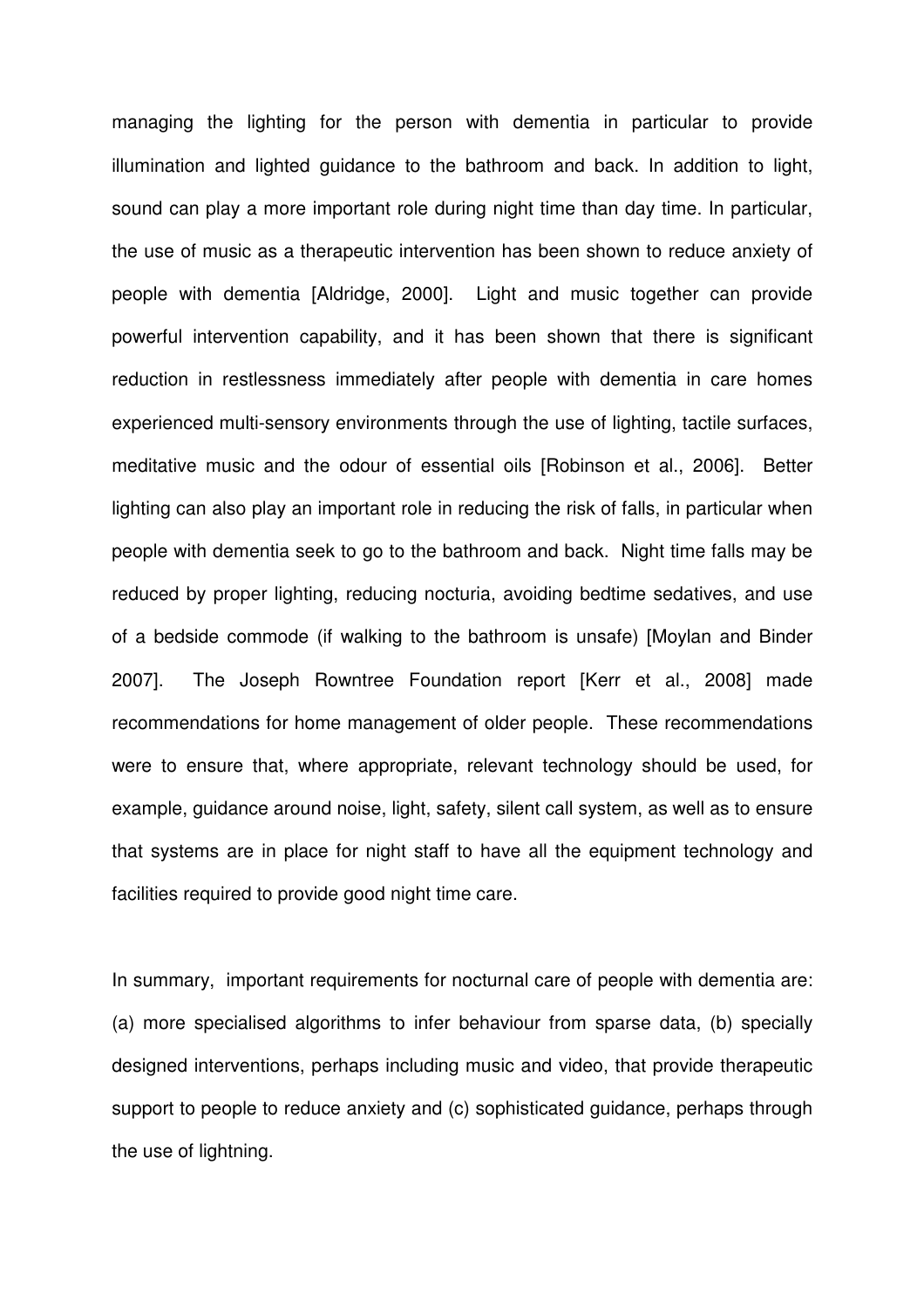The NOCTURNAL decision making process is summarized in Figure 2. The system understands the environment through a variety of sensors. This data can be partially processed and acted upon locally through a local Decision Support System (DSS). The information is passed through the web to the NOCTURNAL server which stores the information in a Database. More complex Intelligent Data Analysis can be conducted there (possibly contacting the general server) and the result of that analysis can trigger actions of the system contacting healthcare professionals, carers and the house occupants (including PwDs). See more details in [Zheng et al., 2009].



Fig. 2 Gathering of data and operational flow in NOCTURNAL**.**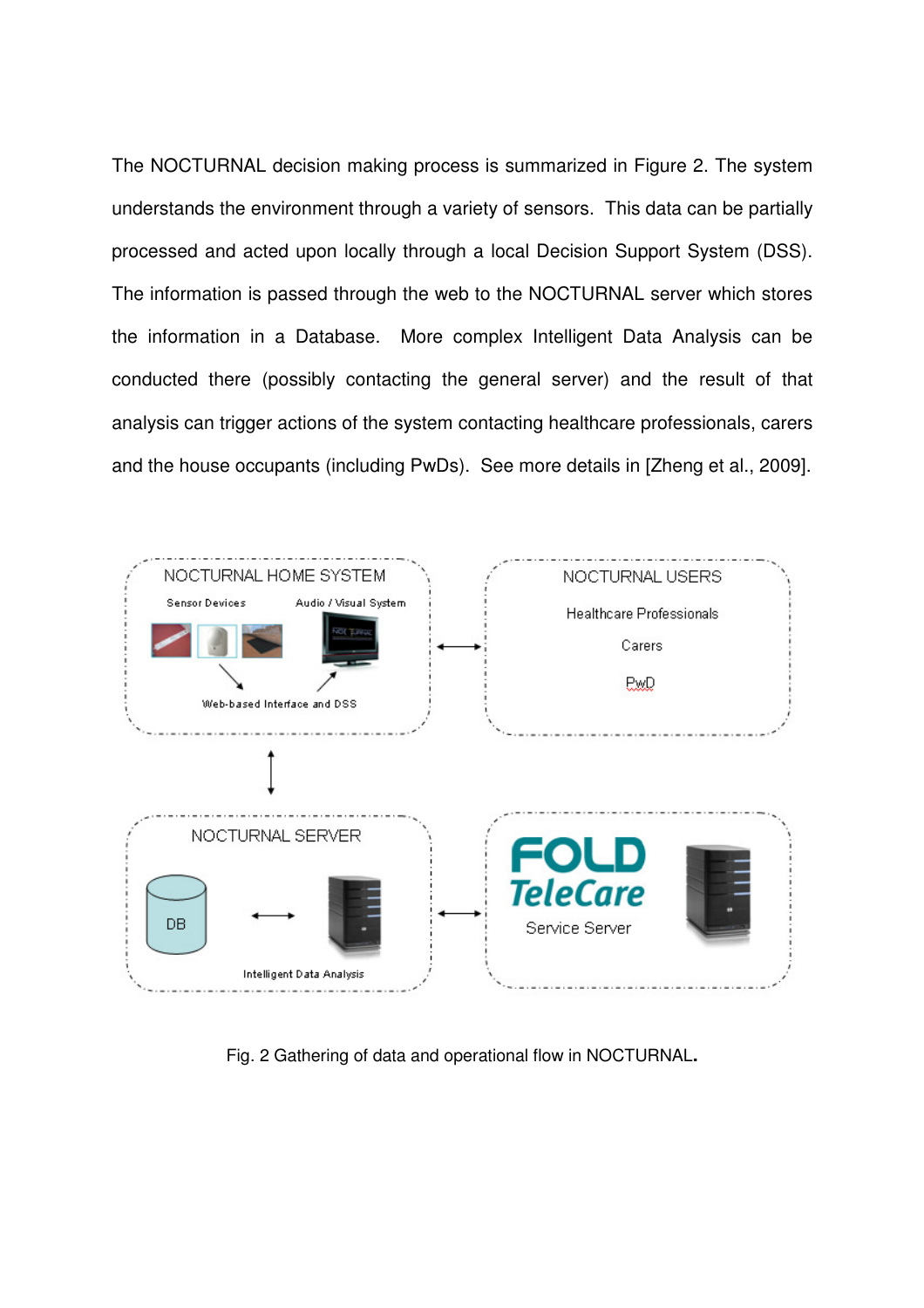## **4. NOCTURNAL Sensing/Intervention Platform**

NOCTURNAL is currently set up to monitor every room within the person with dementia's home. At present the sensor range consists of PIR's, pressure strips, door contact and voltage monitors. The range of sensors is provided by Tunstall<sup>1</sup>. Tracking the client within their home is one of the most important goals of the project. Receiving data from any of the sensory equipment helps to pin point the location of a client which in turn will enable the system to serve the client better.

One PIR (Fig. 3A) is located in each room. The PIR's are located in a corner of each room where visibility restricted. This is to ensure that each PIR will not detect the client's movements in any other room. Pressure strips (Fig. 3B) are used as a bed sensor. There are two strips per bed. Each strip is approximately 1m long by 5cm wide. The strips are placed at different intervals and overlap in the middle (Fig. 3C). Door contact sensors (Fig. 3D) are used in a number of ways. The majority of door contact sensors are located in the kitchen area. At present door contacts are set to measure the opening and closing of the fridge, food cupboard and front and back doors. Voltage sensors (Fig. 3E) are connected to plug-in appliance and are used to measure usage frequency. As they are an adaptor they are easily installed. The adapter is pushed into the plug socket and the appliance is plugged into the adaptor. Appliances currently being monitored are a kettle and microwave. All sensory equipment is attached to a ROM box (Fig. 3F) which collects the data in CSV format where it is sent off to a secure server. Whenever an emergency is triggered, the

 $\overline{\phantom{0}}$ 

<sup>1</sup> http//www.tunstall.co.uk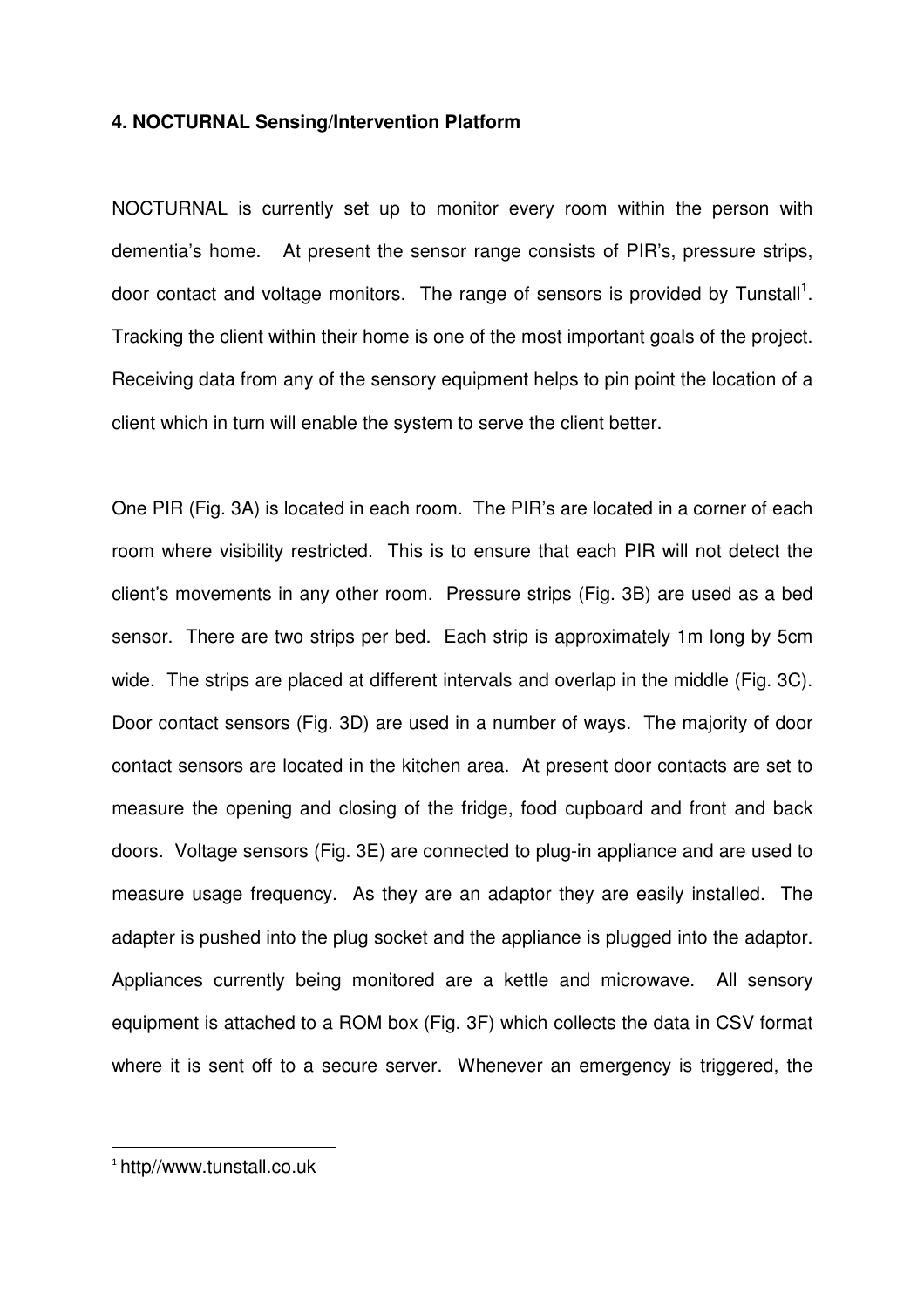ROM box puts out or receives a call from the healthcare team at Fold Telecare, who provide current home healthcare to elderly people in Northern Ireland.



Fig 3. Data collection to support algorithms providing intelligence throughout the home.

The aim of the completed network will be to have a sensor enriched environment which will aid the client by introducing ambient control mechanisms throughout the house. Whatever the client decides to do at night they will be aided in a number of ways. The new system will build upon the current setup and provide additional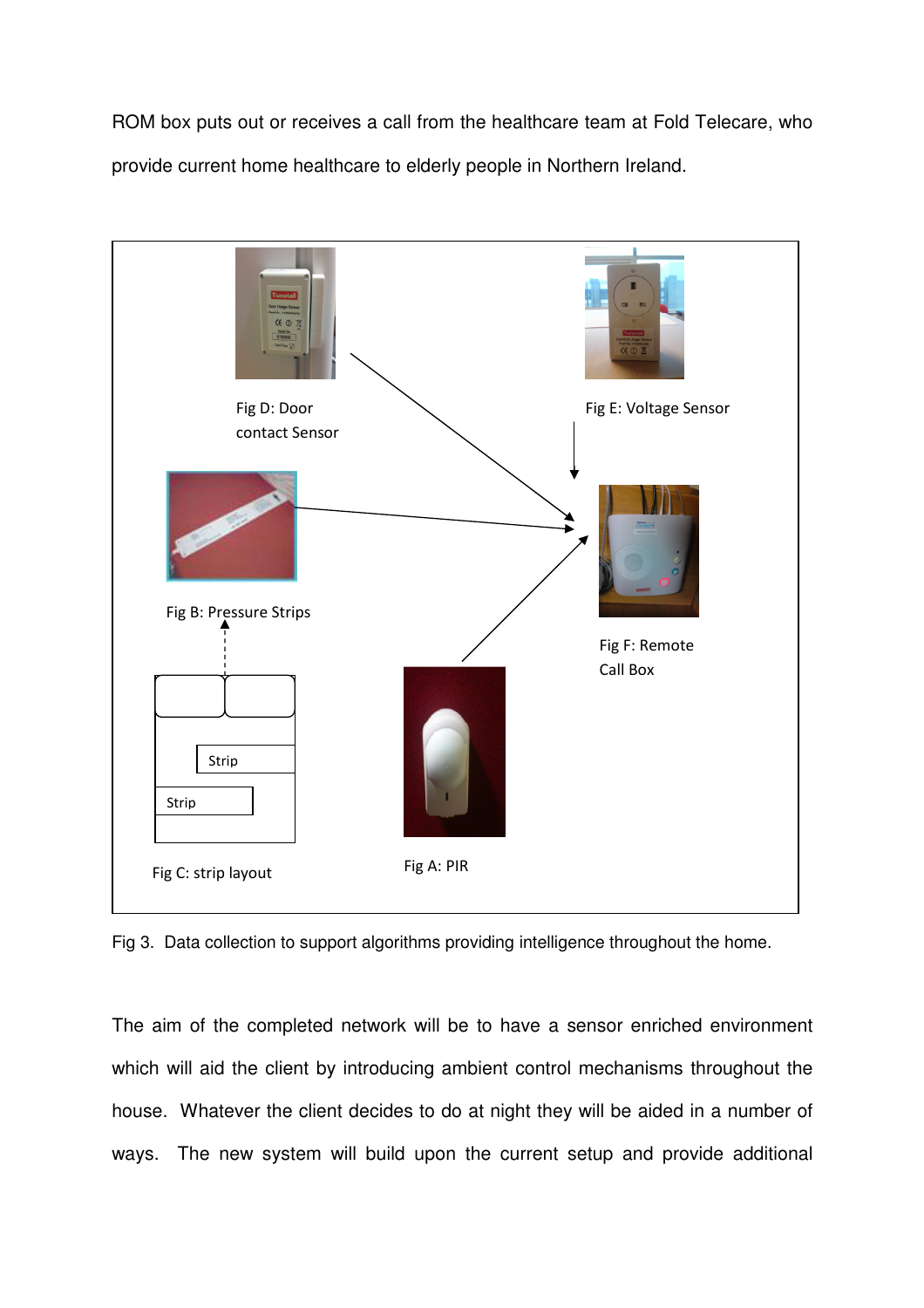features. Figure 4 illustrates the overall NOCTURNAL architectural. The same types of sensors will continue to be used in the future developments; the intuitive use of these sensor readings will carry greater functional outcomes.



Fig 4: Complete Nocturnal Architecture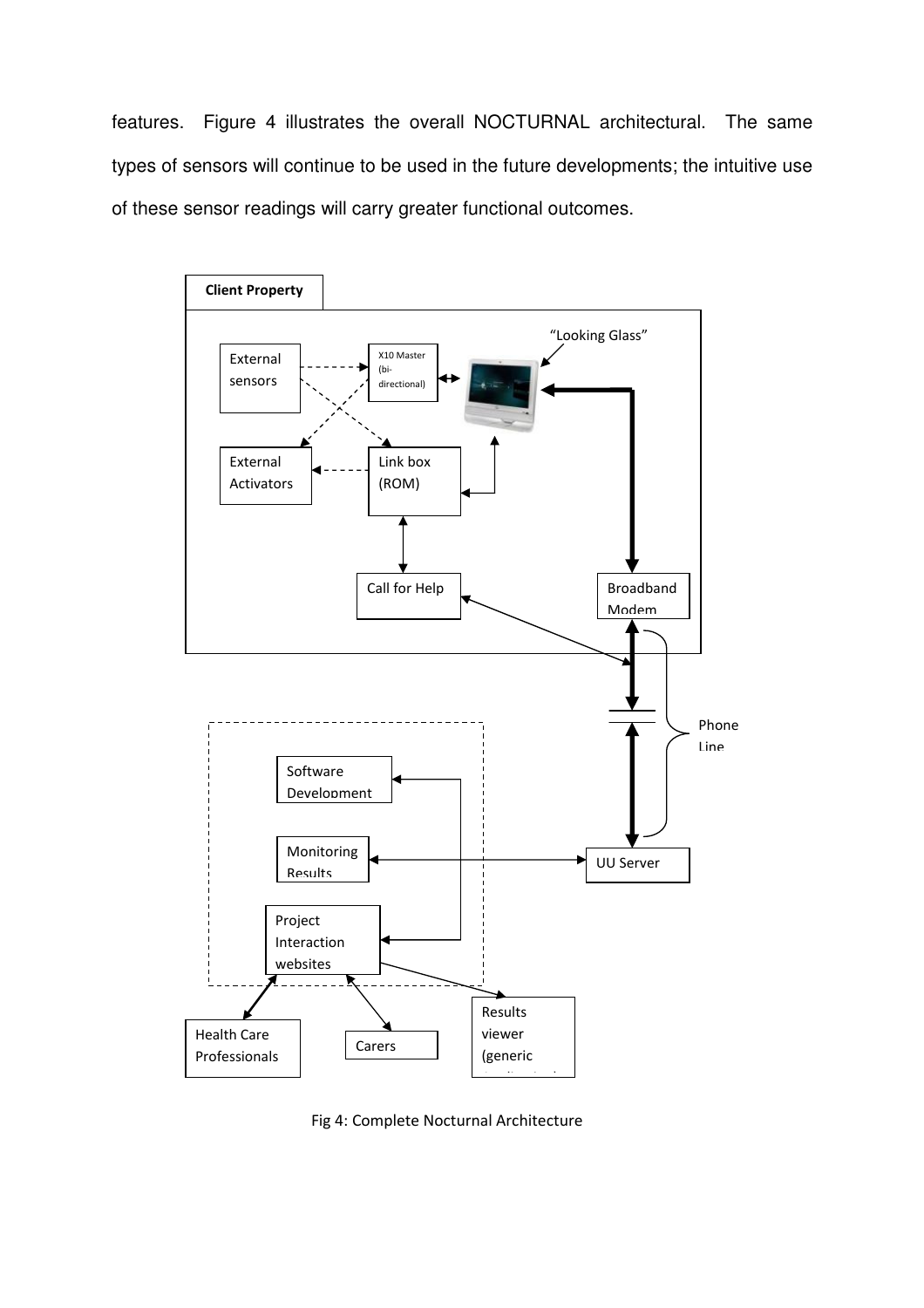Some of the additional features will focus around providing greater guidance. Smart sensing will help automatically control the lights in a number of beneficial ways subject to conditions. Firstly it will ensure any areas the client wanders into lights up. Not only will the new room light up but it will also maintain a lit pathway back to the safety of where the client ought to be. More complicated lighting guidance algorithms will be developed to also encourage clients to follow a logical path when needed, for example lighting the way to the bathroom to ensure the client receives less intent to wander off to another location instead.

A primary goal of NOCTURNAL will be to encourage good sleeping habits. One of the AmI features NOCTURNAL will aim to assist with is encouraging the client to experience a regular day/night pattern. A combination of bed and PIR sensors will detect wrestles sleep and Nocturnal will actuate combative measures such as raising light levels and/or playing low level music. Studies have shown varying degrees of success when applying these techniques [Sixsmith and Gibson, 2007; Ziv et al., 2007]. The intelligent reading of each situation combined with personal client knowledge will help actuate the correct solution for each individual, enabling them to return to sleep.

An important, multi functional feature for each dwelling will include an audio visual unit. This unit will form a type of Avatar with extra input received from the array of sensors located throughout the house. On the back end, the audio visual unit will be able to collect all the in-house sensor information and form a Decision Support Structure (DSS) using IA's to actuate the appropriate response. All the information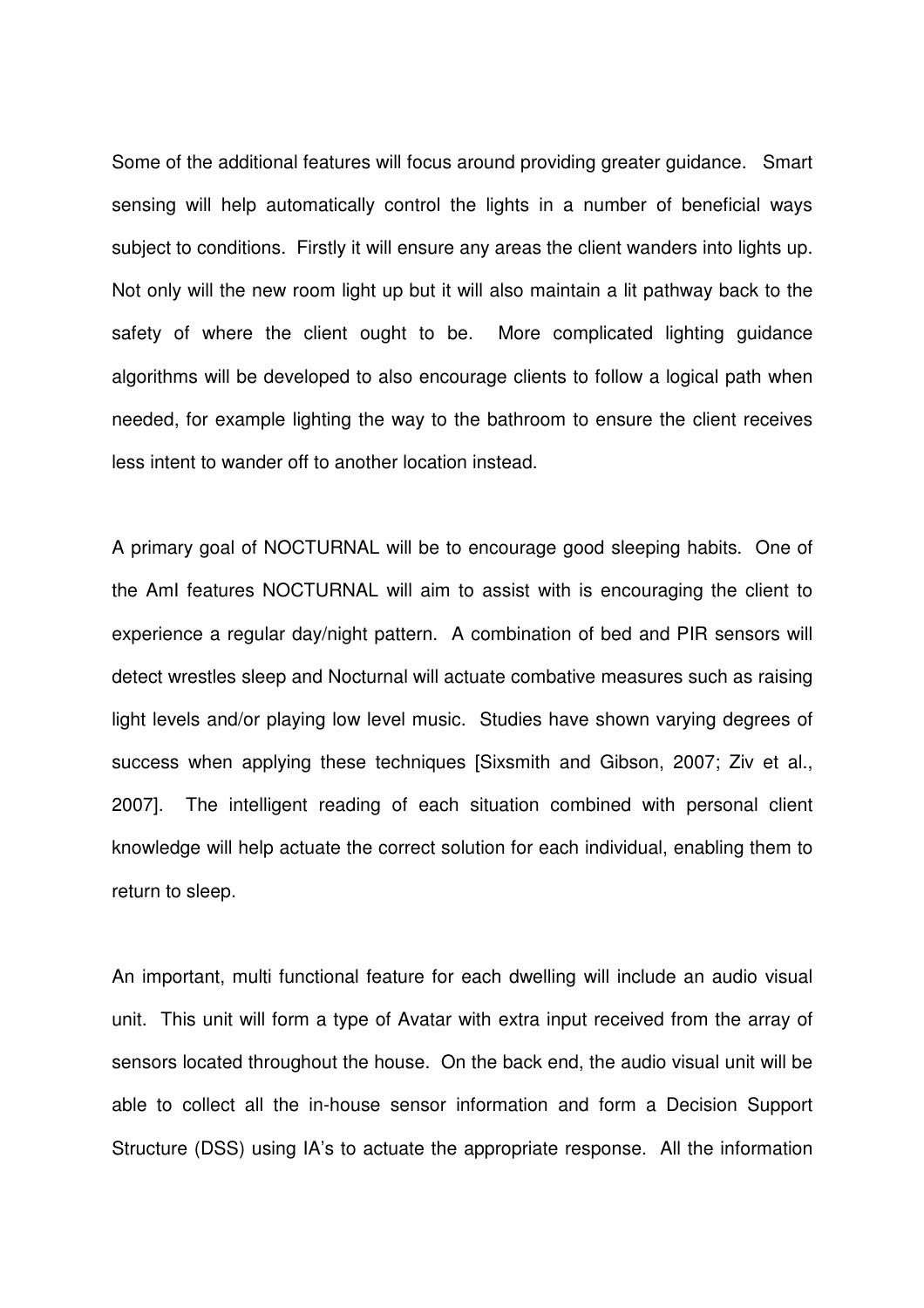collected can be exported to a main database which collects all the Nocturnal home data sets for Knowledge Management (KM), development of future global services and tailored services for individual clients which can be sent back into the local audio visual units in each home. One of the functions the unit aims to address is the encouragement of better cognitive ability. The unit will display pictures and play music for reminiscence therapy, which has also been proven to alleviate anger, confusion and tension [Wang, 2007; Woods et al., 2005]. Wireless speakers linked to the audio visual unit will be spread throughout the house to help facilitate better communication with the client. This will enable audio help in the form of guidance, help support and comfort, especially for those living at home alone. Examples include, verbal prompting when needed in the form of helpful hints when something is wrong like leaving the fridge door open, task completion e.g. washing hands after toileting, and recognition of scenarios e.g. It's 3am in the morning, the client needs to realise the time and that they should be trying to sleep.

Whilst the system will react with real time solutions based on real time sensor input and short term recorded pattern deviations, a tailored healthcare plan from professionals can be developed as a consequence of the sensory information gathered over much longer periods. This data will allow the healthcare professional to analyse information gathered with regards to the client's habits/rituals over varying timescales. From this they will be able to provide structured therapy sessions throughout the day, which can be brought to the client through the NOCTURNAL visual display unit and also inform intelligent agents with information which would enable them to provide better responses to the real time sensory data they receive within the clients home.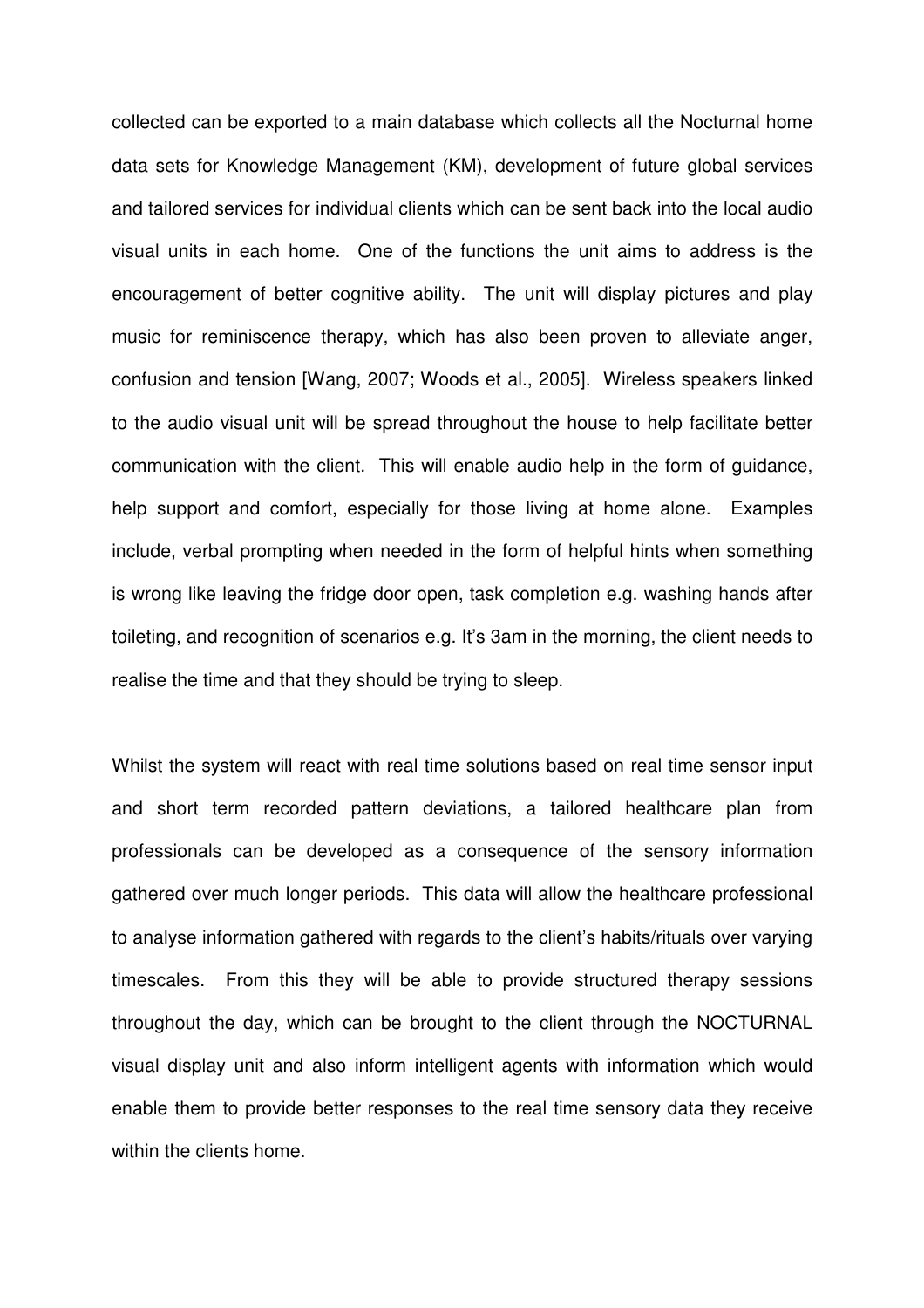#### **5. Addressing user acceptance**

 $\overline{\phantom{0}}$ 

NOCTURNAL provides assistive technology, which aims at improving the quality of life of people with dementia, whilst at the same time preserving privacy. NOCTURNAL could pose a threat to personal dignity as data on activities of daily living, e.g. duration of sleeping, wandering and toileting activities are sensed and evaluated with respect to what is 'normal'. An 'abnormal' activity will require the system to respond by alerting a carer, or possibly by the direct use of technology (lighting or audio prompt). Many see this as a 'Big Brother' or 'The Truman Show'<sup>2</sup> approach to healthcare. However change is inexorable. A September 2006 report to the Information Commissioner [Wood, 2006] provides the following commentary: "We live in a surveillance society. It is pointless to talk about surveillance society in the future tense. In all the rich countries of the world everyday life is suffused with surveillance encounters, not merely from dawn to dusk but 24/7."

NOCTURNAL addresses concerns by adhering to best practice ethics guidelines [Kluge, 2003], in the gathering of information from people and about people in order to identify which is the best way to provide assistance. As personal data will be collected, the assisted person and their carer will be informed and their consent sought. The assisted person will be able to have their information removed at any time, in accordance with Data Protection Act. Persistent data stored on computer systems will be anonymous and encrypted, protecting the personal data.

<sup>&</sup>lt;sup>2</sup> The Truman show is a 1998 movie where the house and living environment monitors the occupant's every move and broadcasts to a receptive audience for entertainment purposes.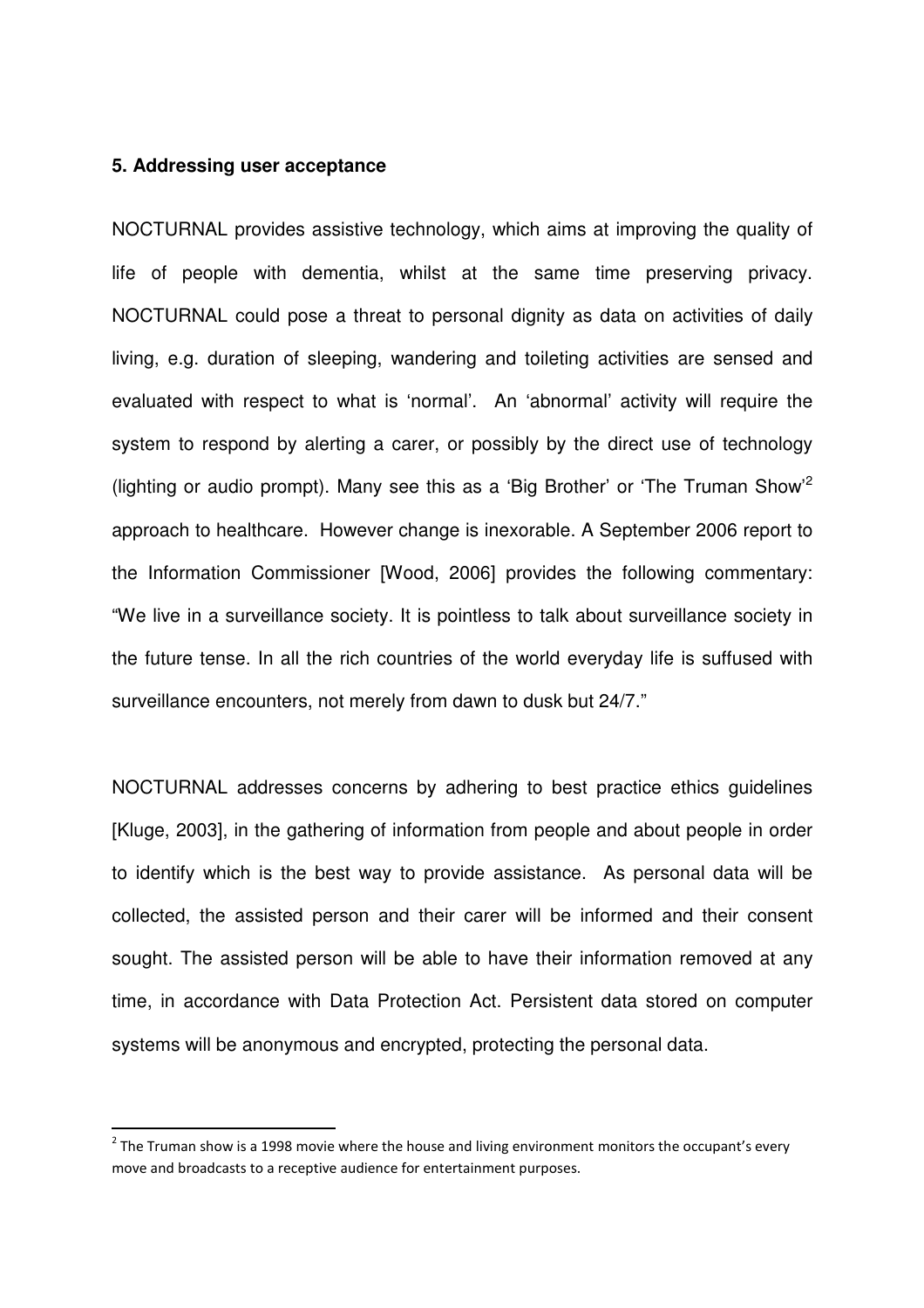When asked about 'quality of life', older peoples' first preference is for "comfortable and secure homes" [Clark and Crissel, 2006]. Whilst accepting the potential for intrusion, the ethical dilemma is to weigh up the pros and cons of such an intervention.

A report from the Alzheimer's Society<sup>3</sup> states: "Keeping people with Dementia at home for longer, is normally the preferred mode for the person with dementia and their carer. Poor hospital care also had a negative impact on the people's dementia and physical health. The majority of people with dementia leave hospital worse than when they arrive with a third having to enter a care home as they are unable to return home."

Thus from a physical health perspective, people with dementia are better at home. The NHS Confederation estimated that the cost of helping older people to cope with daily routines of living in their own homes is expected to treble to about £30 million by 2026. The current health and social care system will not be able to sustain this burden and there is political pressure to provide social insurance to fund elderly care. However, care also costs less at home.

The South Eastern Trust (Northern Ireland Health and Social Care) estimates that he cost of a week's nursing home care is £526 in 2009/10 and residential home is £418, whereas for a complex domiciliary care package of personal care tasks the costs fall

 $\overline{a}$ 

<sup>&</sup>lt;sup>3</sup> www.alzheimers.org.uk/site/scripts/news\_article.php?newsID=579 (accessed in November, 2009).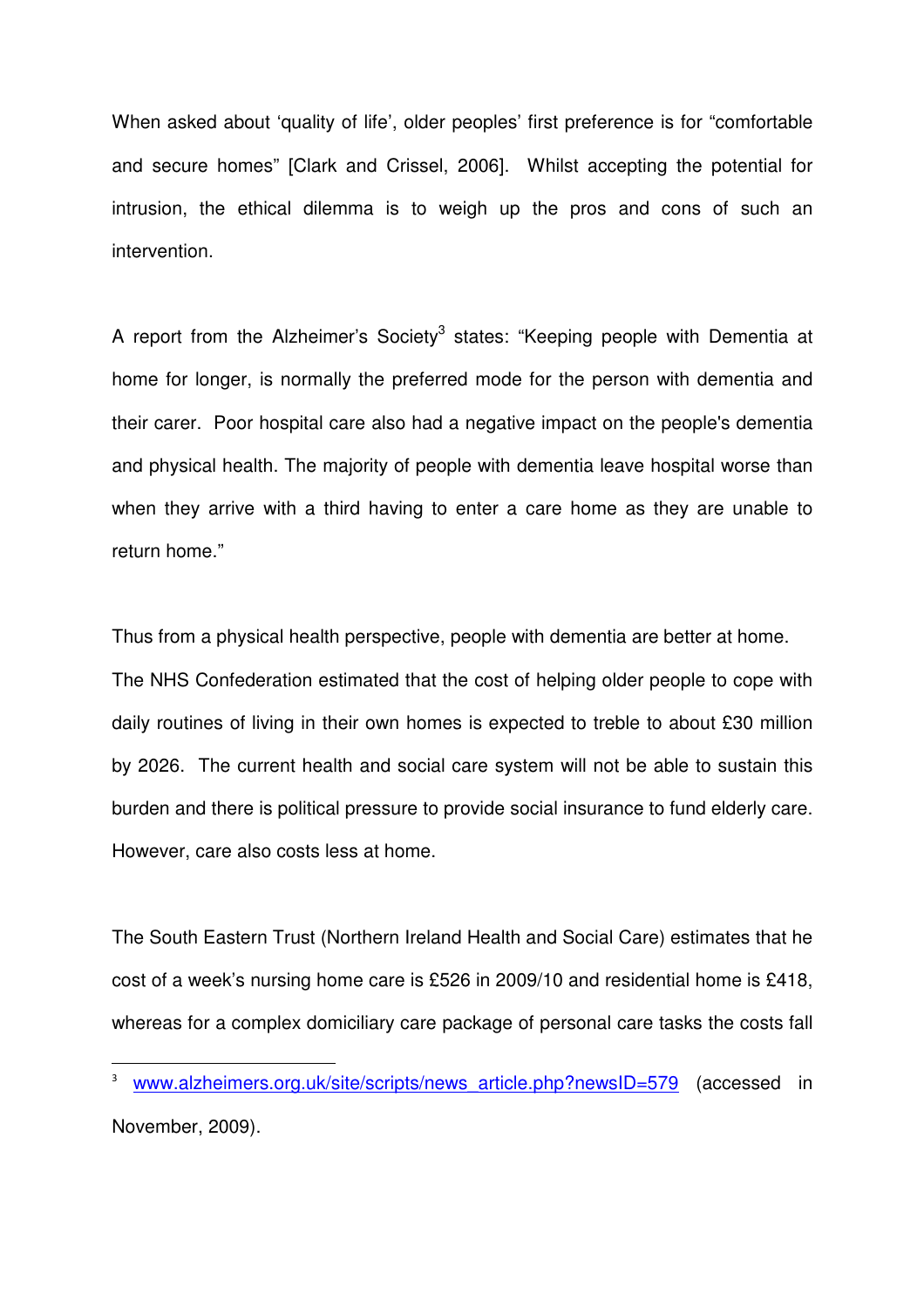well below £300. The Trust will spend at least £60M on institutional care in 09/10 and thus there is a focus to contain such expenditure. Financial viability of care is recognised as an imperative across the world; indeed, the European Union (2001) stated that care for the elderly was dependent upon "…guaranteeing accessibility, quality and financial viability."

"At least £80 million a year and probably hundreds of millions could be saved if people with dementia are enabled to leave hospital one week earlier. Hospitals must commit to reducing the length of stay if we are to stop people with dementia deteriorating in hospital and lessen the chance of people being discharged to a care home" Alzheimer's Society.

Thus from a societal perspective, people with dementia are better at home. Society needs technology. Telemedicine solutions such as NOCTURNAL, can assist the person with dementia and their carer to sustain home based care, for as long as possible.

However there is also a danger that by increasing the amount of technology that we could contribute to social isolation; by reducing the need for interaction with carer, and health care professionals.

For example, NOCTURNAL assistive technology and telecare can:

- orientate the person that it is day time or night time
- switch on the lights automatically if the person gets up at night time
- alert a carer or monitoring centre that the person needs assistance.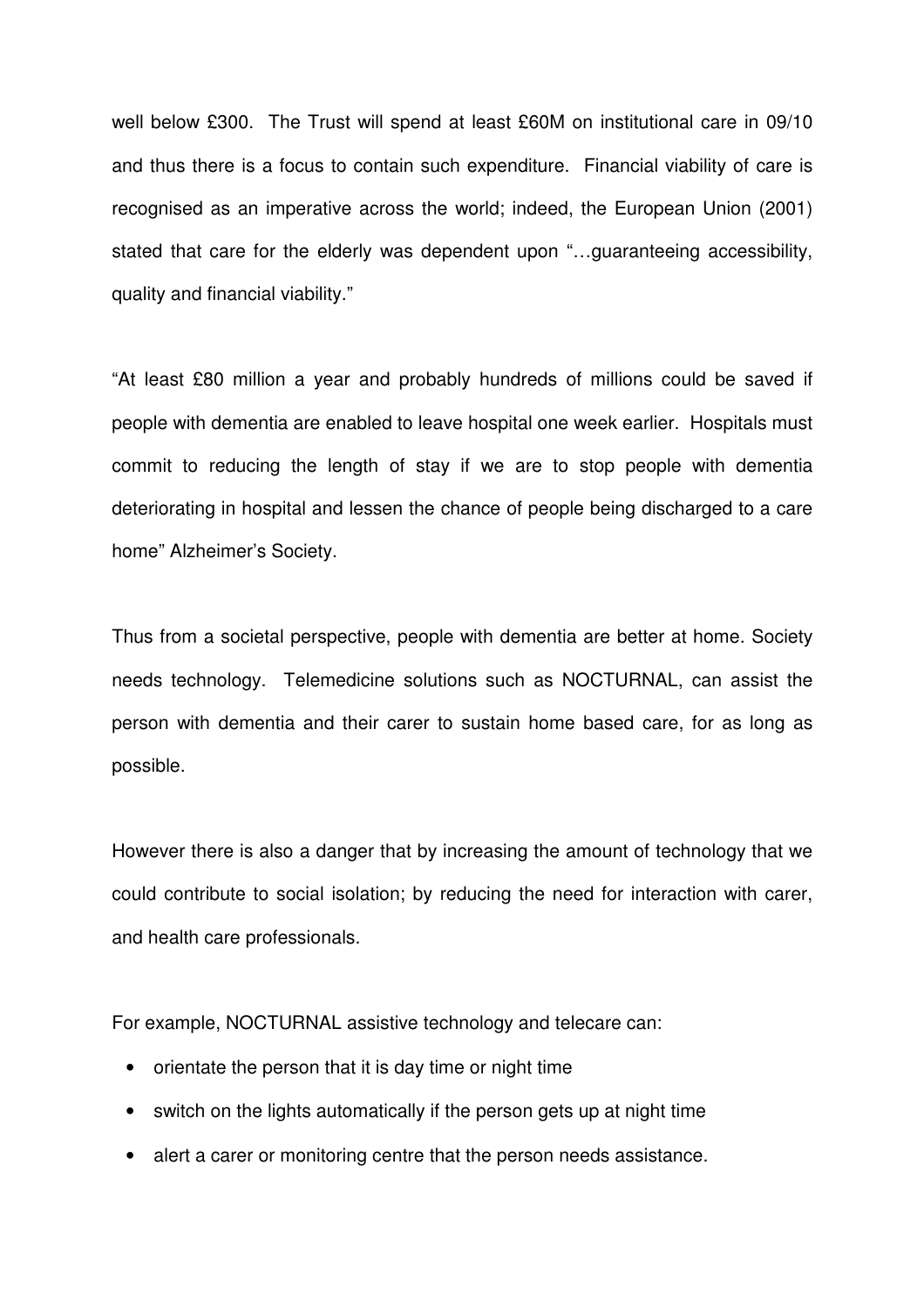This can potentially free carers to spend time with the person and it may enable a carer to get a good night rest, knowing that if the person gets up at night they will be alerted. Here technology obviously benefits the individual.

However the dangers as expressed by "atDementia"<sup>4</sup> are: "If assistive technology does not meet the individual needs and preferences of the person it may be ineffective or may even cause additional confusion or distress. For example, assistive technology and telecare may not be the answer if:

• the person switches off or unplugs the equipment

 $\overline{a}$ 

- the person is confused or distressed by any alarm sounds or recorded messages
- there are insufficient carers or care workers to respond to an alert.

Assistive technology on its own cannot provide human contact and personal care. Many older people experience loneliness and social isolation. Ideally technology should be provided as an addition to contact and care, not as a replacement.

All technology has the potential to work for good or bad, and as such we should not be surprised that assistive technology obeys the well-known 'law of unintended consequences' [Merton, 1936]. This can be ameliorated by involving users (people with dementia, carers and healthcare professionals) in the design process which is an approach in keeping with the TRAIL lab [Galbraith et al., 2008].

<sup>&</sup>lt;sup>4</sup> http://www.atdementia.org.uk Information on Assistive Technology for people with dementia, accessed in November 2009.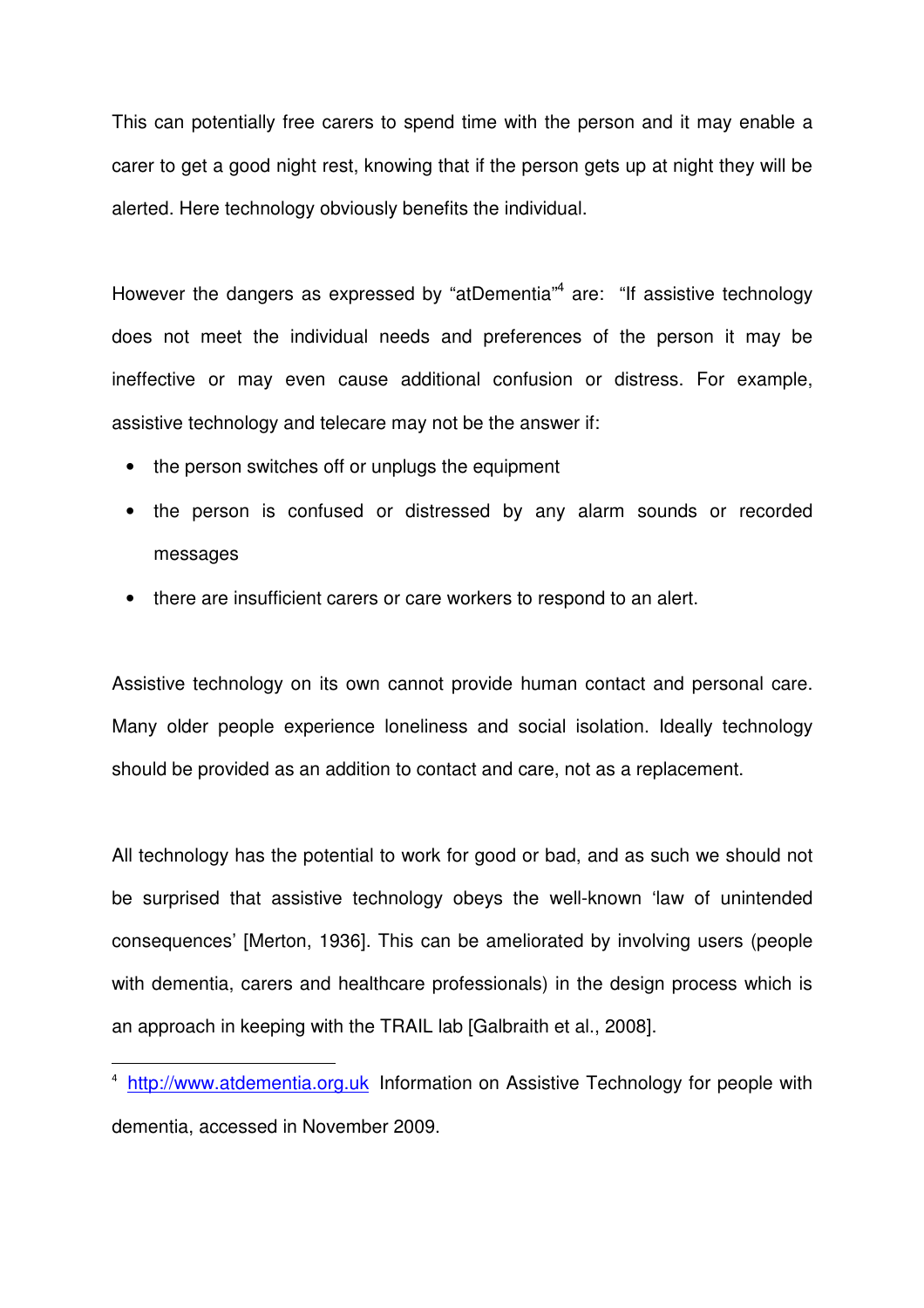"TRAIL is focused on supporting this diverse set of stakeholders as we develop new technologies, research perspectives, processes and integrated service solutions that deliver real value to our users, the ageing people in the North of Ireland and further afield across Europe" [TRAIL 2009].

This approach has been adopted by NOCTURNAL to support user acceptance.

# **6. Conclusions**

Recent developments in the assistive technology industry have made available a variety of technology which can be used to deploy a diversity of new applications closely related to people's daily lives. Policy makers in the healthcare system have been also gradually moving the focus of healthcare from the traditional hospital focus to the home. At the same time, our society have become accepting of technology (mobile phones, GPS technology in the car, computers and Internet at home) that can be used to assist our daily lives. This confluence of factors has paved the way for the use of technology that can provide assistance at home to increase independence. This is particularly meaningful for older people, especially if they are affected by conditions like Alzheimer's Disease.

This article reports on a system, NOCTURNAL, which is developing an innovative market solution to provide assistance during the hours of darkness to such segment of the population. A key part of the system relates to the accurate sensing and 'understanding' of activities developed by the people our system assists during the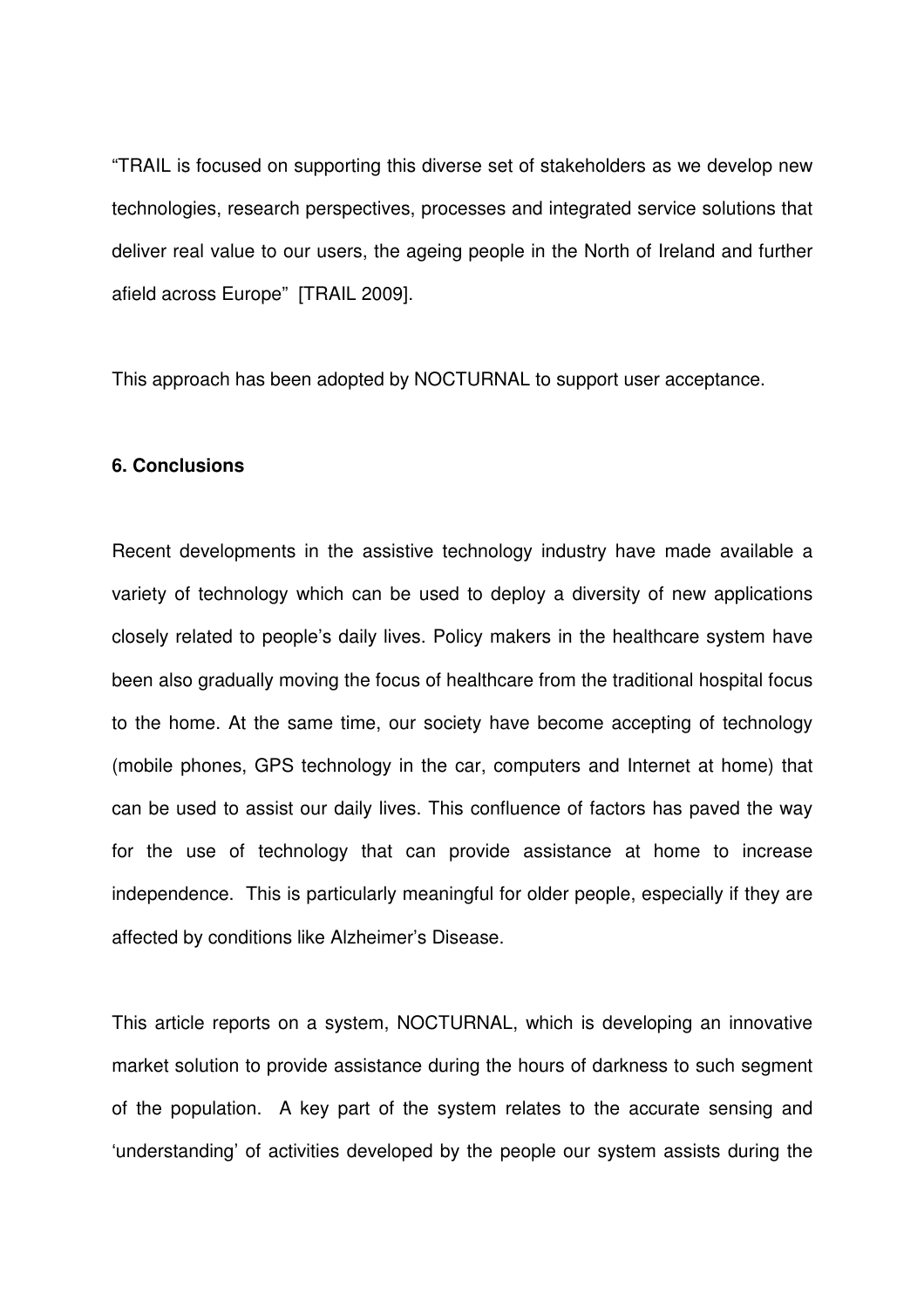night. The sensing component is mostly based on off-the-shelf solutions. The 'understanding' component is crucial to beneficial use, and linked to concepts of data analysis, data visualization mining and AmI. One other important element of the system is the guidance offered by the system in the way of warnings and alarms to the call centre but also in the form of reassurance and help through multimodal interaction (audio-visual reminders, advice, orientation, etc.) that helps the house occupant to stay safe at home.

In developing the system, it has been necessary to weigh up the benefits and potential intrusion of such technology and always to ensure that the technology strives to act in support of user (person with dementia and carer) needs.

# **Acknowledgments**

NOCTURNAL is jointly funded by the Assisted Living Innovation Program of the Technology Strategy Board and EPSRC (UK).

#### **References**

Adlam, T., Faulkner, R., Orpwood, R., Jones, K., Macijauskiene, J., Budraitiene, A., (2004) The installation and support of internationally distributed equipment for people with dementia. IEEE Transactions on Information Technology in Biomedicine 8(3): 253-257.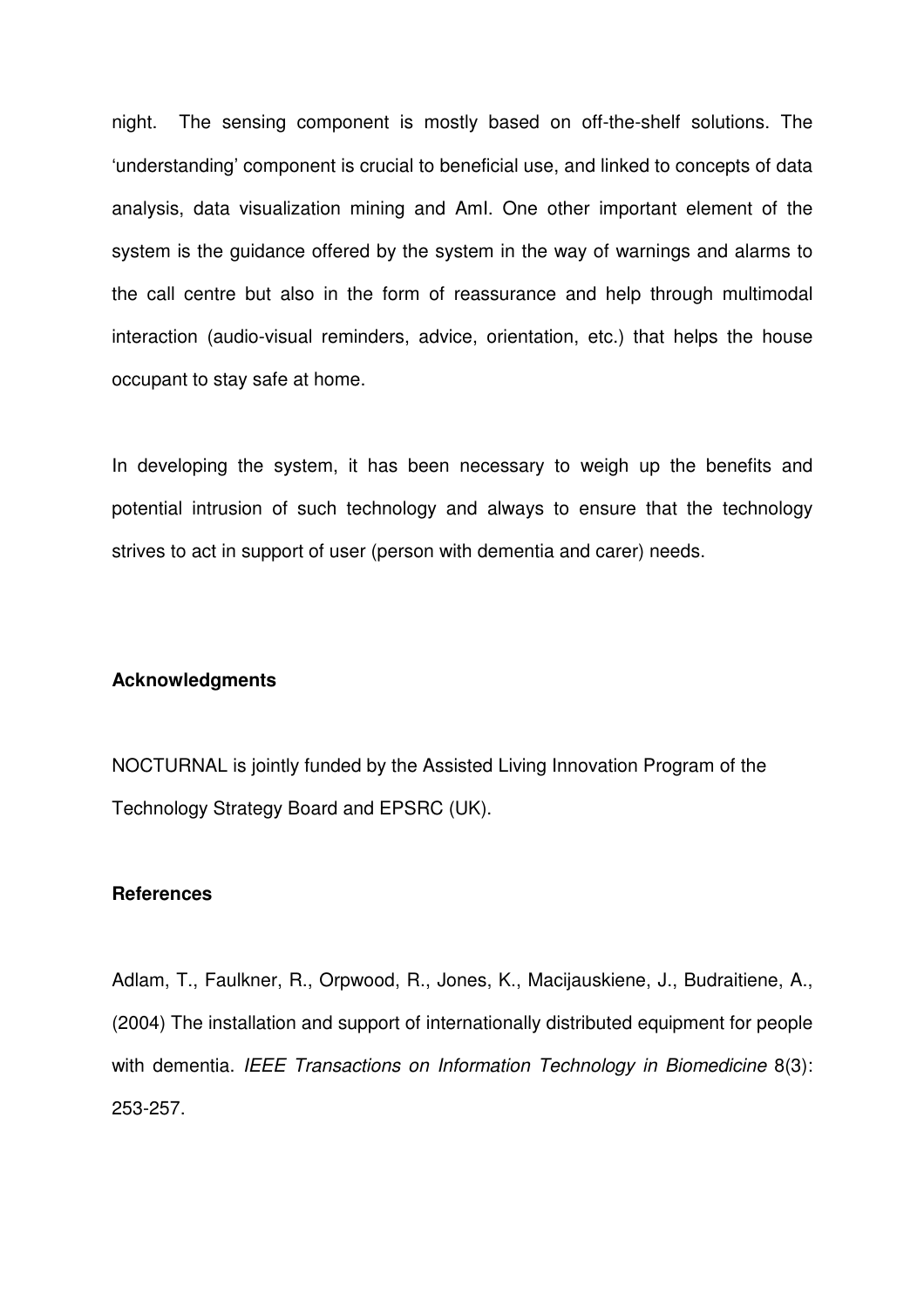Aldridge, D., 2000. Music Therapy in Dementia Care, Jessica Kingsley Publishers.

Altus, D.E., Mathews, R.M., Xaverius, P.K., Engelman, K.K., Nolan, B.A.D. (2000) Evaluating an electronic monitoring system for people who wander, American Journal of Alzheimer's Disease and Other Dementias 15(2), pp.121.

Arcelus,A.,Jones, M.H.,Goubran R.,Knoefel, F. (2007) Integration of smart home technologies in a health monitoring system for the elderly, Proceedings of the 21st International Conference on Advanced Networking and Applications Workshops/Symposia 2, pp.820–825.

Augusto, J. C. and McCullagh, P.J., (2007) Ambient Intelligence: Concepts and Applications. Invited Paper by the International Journal on Computer Science and Information Systems, volume 4, Number 1, pp. 1-28.

Bacheldor, B (2007). "RFID-enabled Handheld Helps Nurses Verify Meds." RFID Journal.

Carpi, F., Lorussi, F., Mazzoldi, A., Pioggia, G., Scilingo, E.P., De Rossi, D. (2001). Electroactive polymer based skin and muscles for man machine interfaces, MRS Fall Meeting. Boston.

Carswell, W., McCullagh, P.J., Augusto, J.C., Martin, S., Mulvenna, M.D., Zheng, H., Wang, H.Y., Wallace, J.G., McSorley K., Taylor B., Jeffers, W.P. (2009) A review of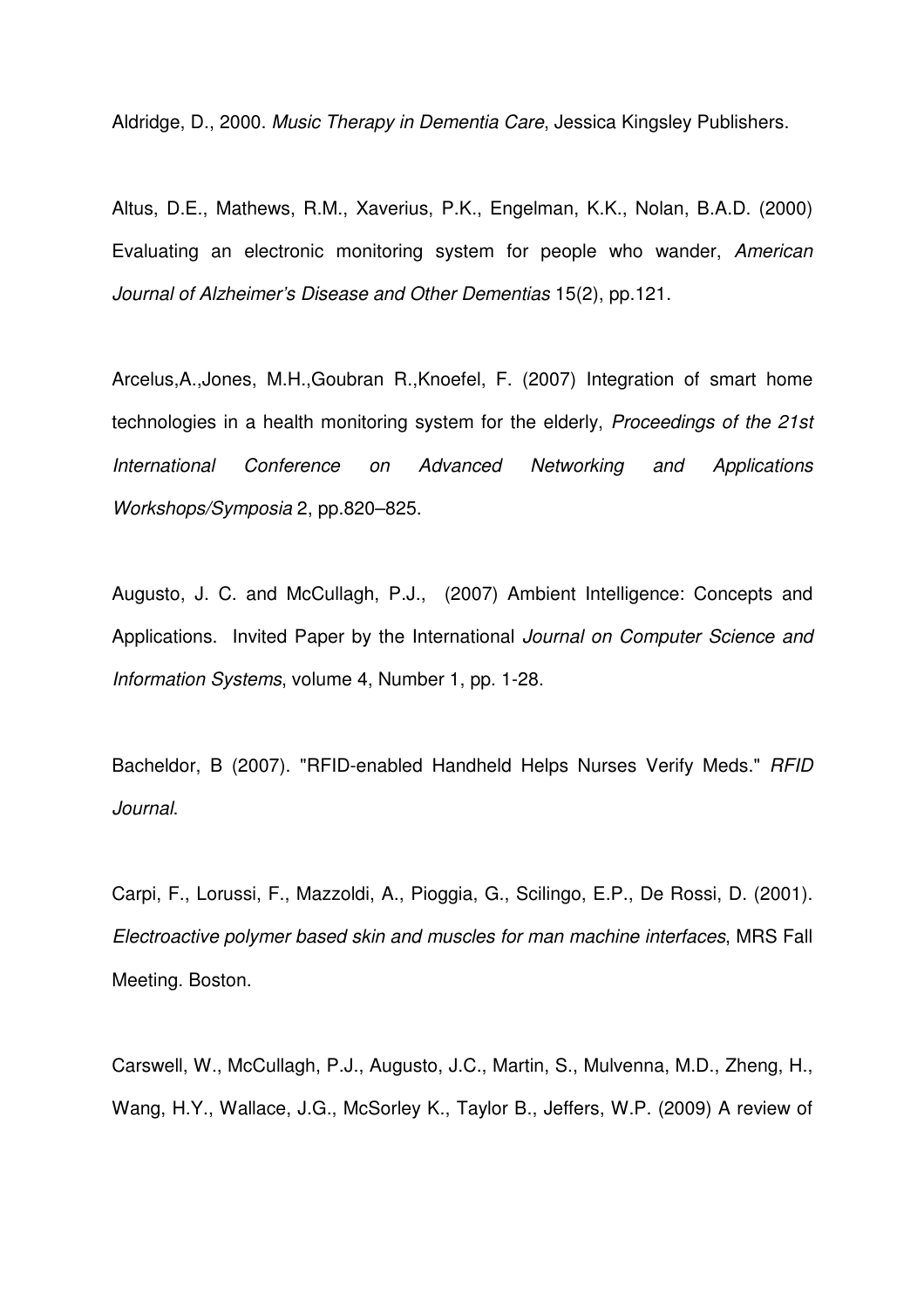the role of assistive technology for people with dementia in the hours of darkness, Technology and Healthcare, V17, N4.

Chong, C., Kumar, S.P. (2003). Sensor Networks: Evolution, Opportunities, and Challenges, Proc. IEEE, vol. 91, no. 8, pp. 1247-1256.

Clark, H. and Crissel, J. (2006) Addressing what older people want? Policy context, Evidence submitted to the Older People's Inquiry into 'That Bit of Help', Edited by Norma Raynes, Heather Clark and Jennifer Beecham, Joseph Rowntree Foundation, www.jrf.org.uk

Cook, D.J., Augusto, J.C., Jakkula, V.R. (2009). Ambient intelligence: Technologies, applications, and opportunities, Journal of Pervasive and Mobile Computing, Volume 5, pp. 277-298.

Davies, R.J., Nugent, C.D., Donnelly, M., Hettinga, M., Meiland, F., Moelaert, F., Mulvenna, M.D., Bengtsson, J.E., Craig, D., Droes, R.-M. (2009) A User-Driven Approach to Develop a Cognitive Prosthetic to Address Unmet Needs of People with Mild Dementia, Journal of Pervasive and Mobile Computing, 5(3) pp. 253-267,

Davidson, A.J., Aujard, F., London, B., Menaker, M., Block, G.D. (2003). Thermochron iButtons: an inexpensive method for long-term recording of core body temperature in untethered animals, *Journal of Biological Rhythms* 18 (5), pp. 430– 432.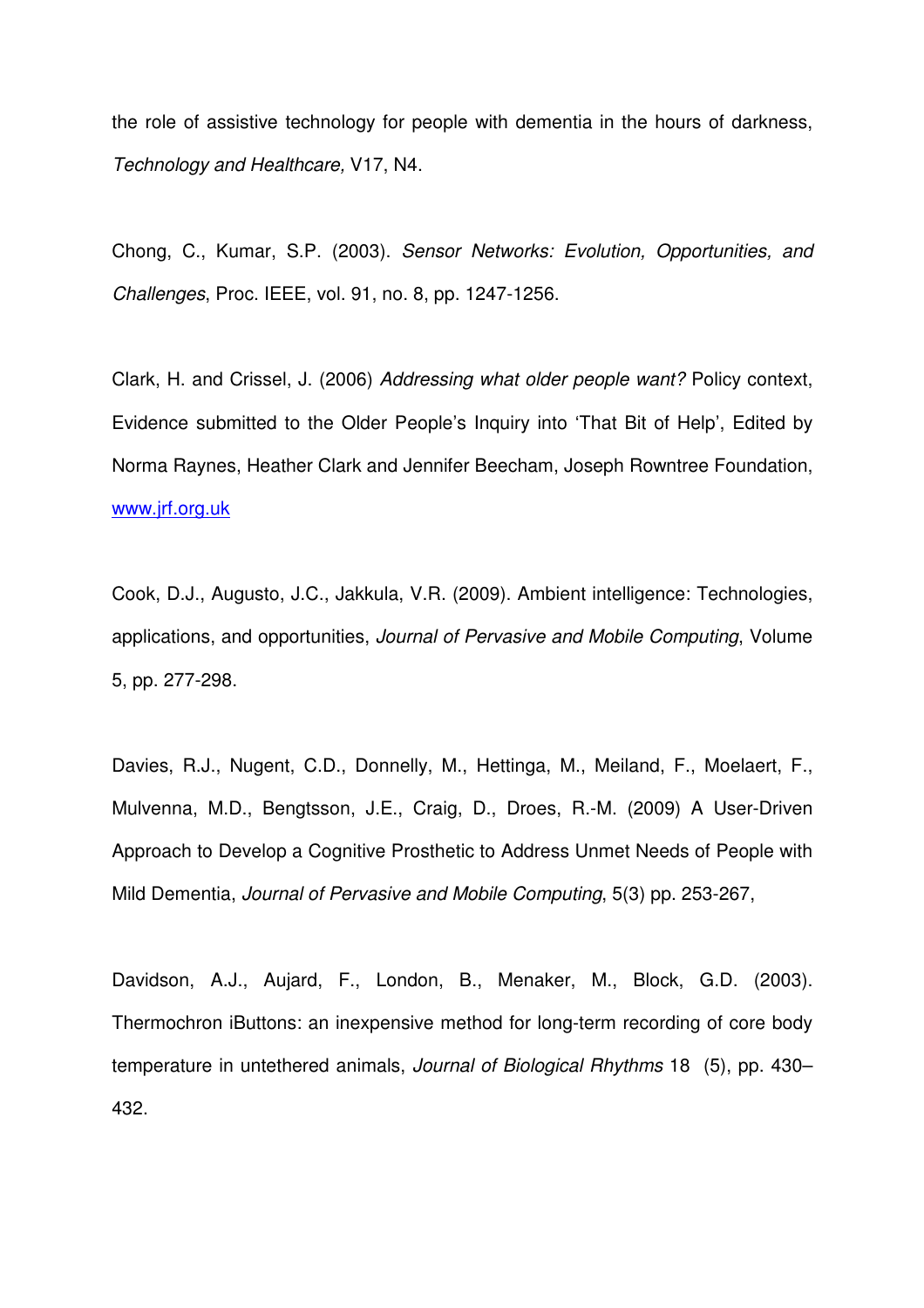De Rossi, D., Carpi, F., Lorussi, F., Mazzoldi, A., Scilingo, E.P., Tognetti, A. (2002). Electroactive fabric for distributed, conformable and interactive systems, IEEE SENSORS 2002 Conference (Hyatt Orlando, Kissimmee, Florida, 11-14 June 2002), pp. 5.1-6

De Rossi, D., Carpi, F., Lorussi, F., Mazzoldi, A., Paradiso, R., Scilingo, E.P., Tognetti, A. (2003). "Electroactive fabrics and wearable biomonitoring devices," AUTEX Research Jounal, V3, N4, pp. 180–185.

Digorry, P., Gorman, M., Helme, R. (1994). An automatic device to measure time spent upright, Clinical Rehabilitation, 8 pp.353–357.

Galbraith, B., Mulvenna, M.D., Martin, S., McGloin, E., Living Labs: Helping to Meet the Needs of Ageing People? In: Mann, W.C., Aging, Disability and Independence - Selected Papers from the 4th International Conference on Aging, Disability and Independence (2008), IOS Press, Assistive Technology Research Series, Vol. 22, pp. 105-118, ISBN 978-1-58603-902-8.

Galligan, C., G. Morose, J. Giordani, (2003) An Investigation of Alternatives to Mercury Containing Products, Lowell Center for Sustainable Development. Lowell, MA.

Goldberg, S. and Wickramasinghe, N. (2003) 21st century healthcare – the wireless panacea. The 36<sup>th</sup> HICSS, January 6–9, Big Island, Hawaii.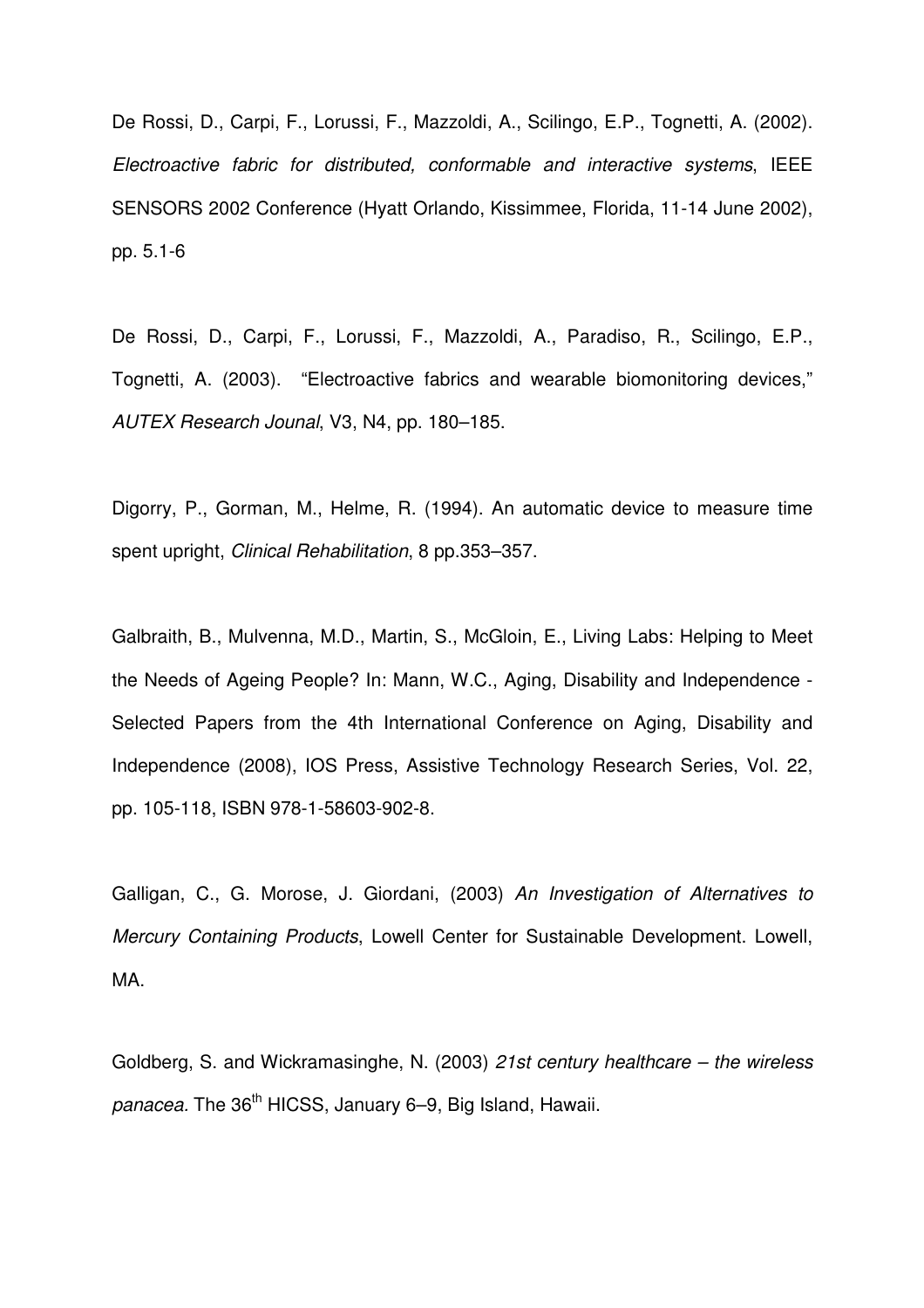Haskell, W. L., M. C. Yee, A. Evans, and P. J. Irby. (1993). Simultaneous measurement of heart rate and body motion to quantitate physical activity. Medicine and Science in Sports and Exercise, 25: pp.109–115

Hermans D.G., Htay U.H., McShane R. (2007). "Non-pharmacological interventions for wandering of people with dementia in the domestic setting". Cochrane Database System Review (1): CD005994

Holmes, D. Teresi, J.A., Ramirez, M., Ellis, J., Eimicke, J., Kong, J., Orzechowska L., Silver S. (2007) An evaluation of a monitoring system intervention: falls, injuries, and affect in nursing homes, Clinical Nursing Research 16, pp.317–335.

Kerr, D., Wilkinson H., Cunningham, C., (2008) Supporting older people in care homes at night, Joseph Rowntree Foundation

Kluge, E-H. (2003) A handbook of Ethics for Health Informatics Professionals, British Computer Society Health Informatics Committee. Endorsed by International Medical Informatics Association.

Lee, S.W., et al., "A Healthcare System for Elders Living Alone Using Low-Power Wireless Sensors," in Proc. of Fourth Int. Conference on Information Technology and Applications, Harbin, China, January, 2007.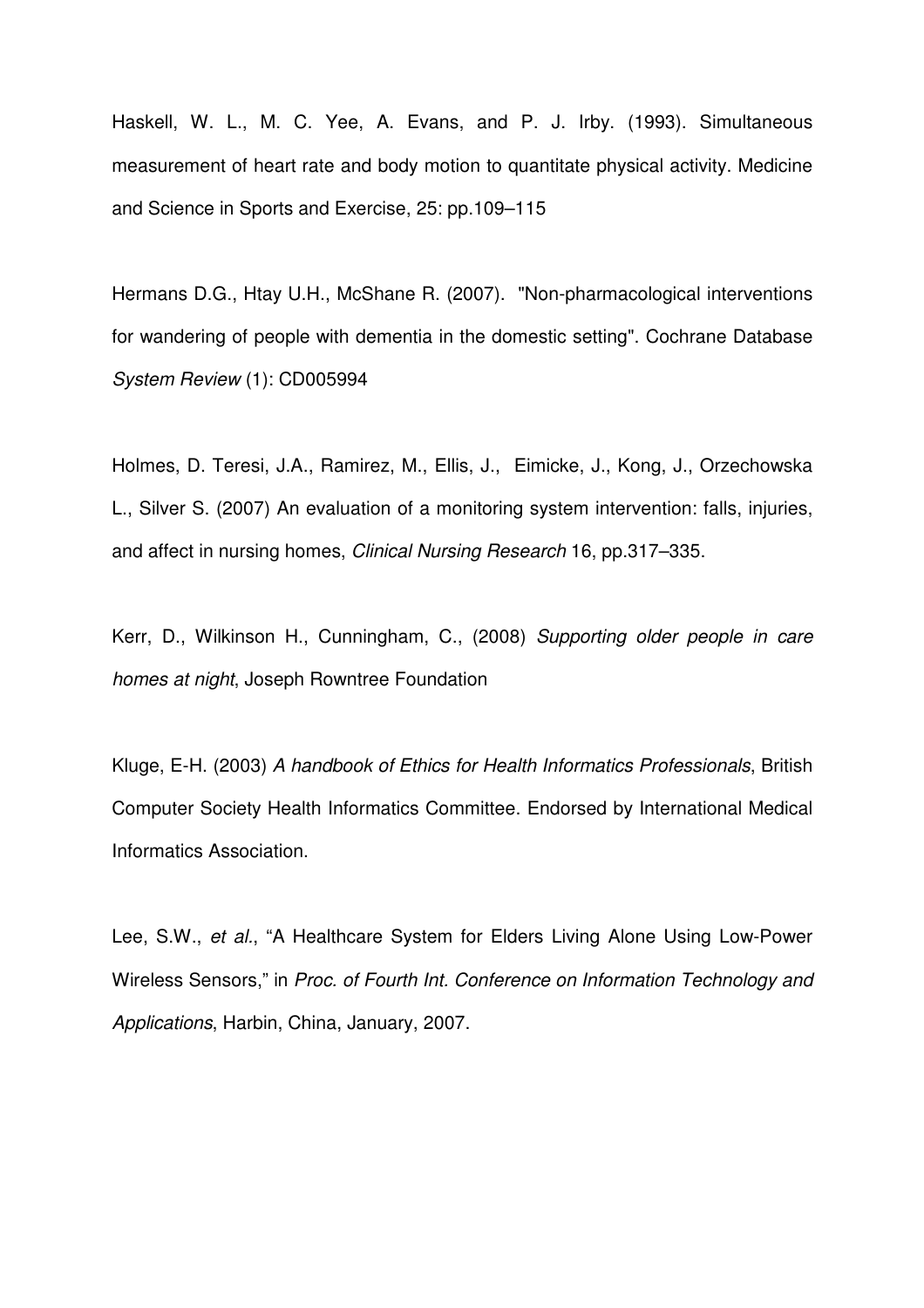Lewis, M.J., Reilly, B., Houghton, L.A., Whorwell, P.J. (2001). Ambulatory abdominal inductance plethysmography: towards objective assessment of abdominal distension in irritable bowel syndrome. Gut 2001; 48, pp.216–20.

Lin, C.C., Chiu, M.J., Hsiao, C.C., Lee, R.G., Tsai, Y.S. (2006). Wireless health care service system for elderly with dementia. IEEE Transactions on Information Technology in Biomedicine;10:696–704

Livreri, P., Di Blasi, G.M., Terrazzino, G. (2008). IrDa-based Heart Frequency Monitoring for Mobiloe Healthcare Applications, Sensors and microsystems:, Proceedings of  $10^{th}$  Italian Conference, pp.105-110.

Mazzoldi, A., De Rossi, D., Lorussi, F., Scilingo, E.P., Paradiso, R., (2002). Smart textiles for wearable motion capture systems. Autex Research Journal, V2 N4:199-203.

McCullagh, P.J., Carswell, W., Augusto, J.C., Martin, S., Mulvenna, M.D., Zheng, H., Wang, H.Y., Wallace, J.G., McSorley, K., Taylor, B., and Jeffers, W.P. State of the Art on Night-Time Care of People with Dementia. Proceedings of the conference on Assisted Living 2009, published by IET, London, 24-25 of March, 2009.

McKibbin, C.L., Ancoli-Israel, S., Dimsdale, J., Archuleta, von Kanel, R., Mills P., Patterson T.L., Grant I., (2005) Sleep in spousal caregivers of people with Alzheimer's disease. Journal of Sleep Research 14(2):177-85.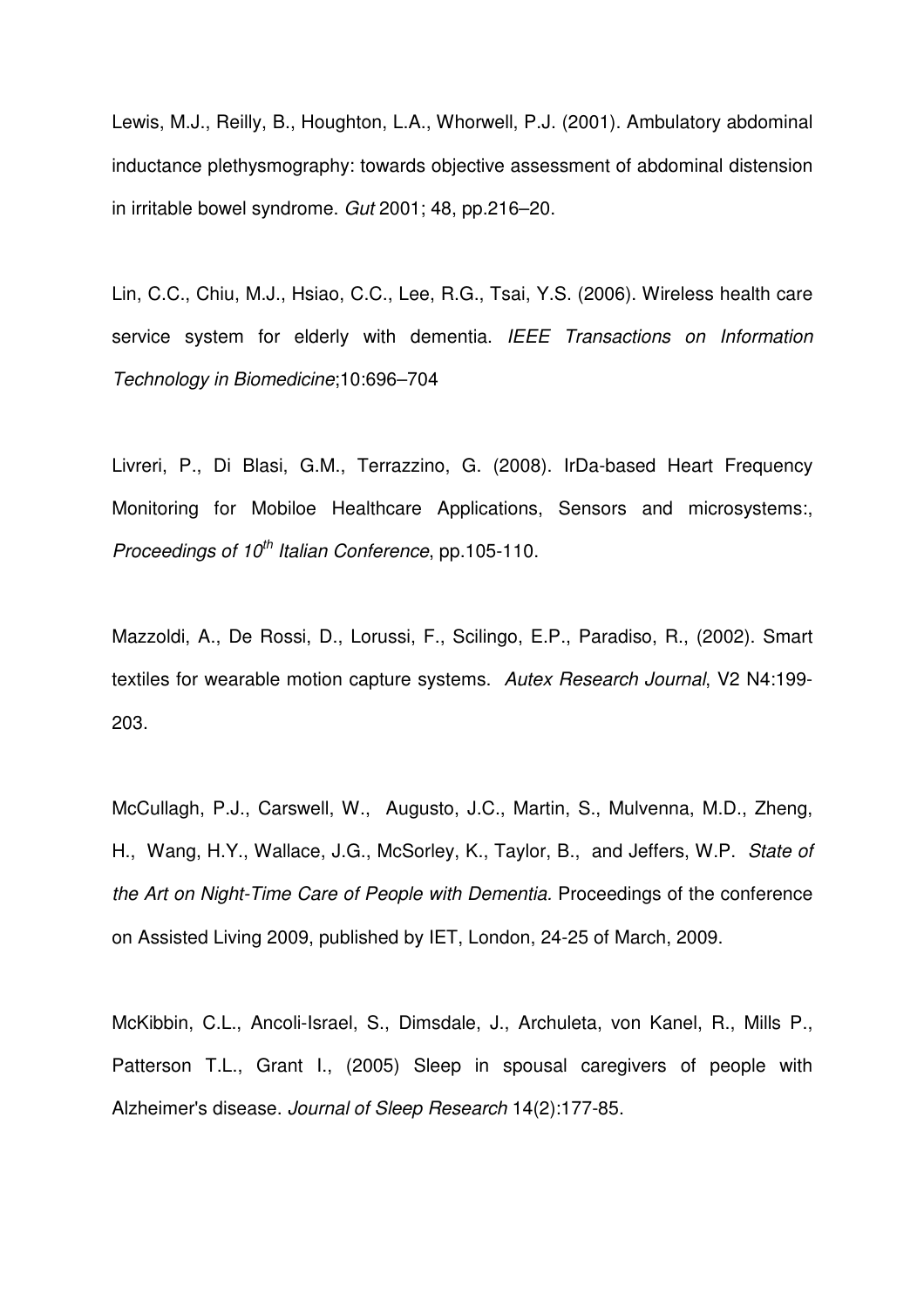Merton, R.K. (1936) The Unanticipated Consequences of Purposive Social Action, American Sociological Review, Vol. 1, No. 6., pp. 894-904.

Miura, M., Ito, S., Takatsuka R., Kunifuji, S. (2008). Aware group home enhanced by RFID technology, Proceedings of KES'08 5178, pp.847–854.

Moylan, K., Binder, E., (2006) Falls in Older Adults: Risk Assessment, Management and Prevention. The American Journal of Medicine, V120, N6, pp. 493.e1-493.e6.

Noury, N., Hadidi, T., Laila, M., Fleury, A., Villemazet, C., Rialle, V. and Franco, A. (2008). Level of activity, night and day alternation, and well being measured in a smart hospital suite, Proc. 30th Annual Int. Conference of the IEEE-EMBS 2008, pp. 3328–3331.

Redfern, M. S., Moore, P. L., Yarsky, C. M. (1997). The influence of flooring on standing balance among older persons, Human Factors, 39, pp. 445  $\pm$  455.

Robinson, L., Hutchings, D., Corner, L., Beyer, F., Dickinson, H., Vanoli, A., Finch, T., Hughes, J., Ballard, C., May, C., Bond. J., (2006) A Systematic Literature Review of the Effectiveness of Non-Pharmacological Interventions to Prevent Wandering in Dementia and Evaluation of the Ethical Implications and Acceptability of their Use, Health Technology Assessment, V10, N26, pp.1-124.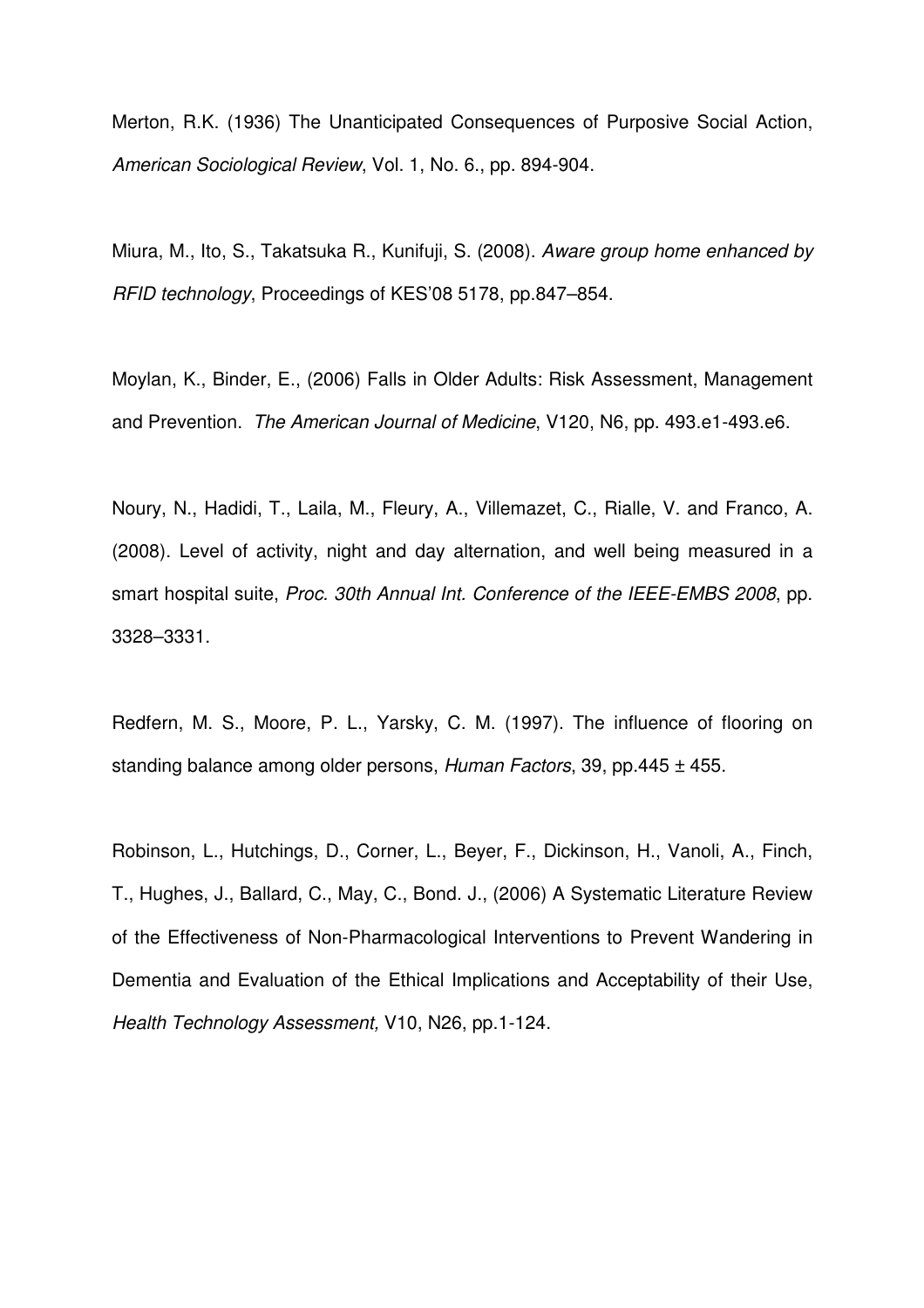Scarmeas N., Brandt J., Blacker D., Albert, M., Hadjigeorgiou, G., Dubois, B., Devanand, D., Honig, L., (2007). "Disruptive behavior as a predictor in Alzheimer disease". Archives of Neurology, 64 (12): 1755–61.

Shoval, N., Auslander, G.K., Freytag,T., Landau, R., Oswald, F., Seidl, U., Wahl, H.,Werner, S., Heinik, J. (2008). The use of advanced tracking technologies for the analysis of mobility in Alzheimer's disease and related cognitive diseases, BMC Geriatrics 8, 7.

Sixsmith, A., Gibson, G. (2007) Music and the wellbeing of people with dementia, Ageing and Society 27, pp.127–145.

Srinivasan, P., Birchfield, D., Qian,G., Kidane,A. "Design of a pressure sensitive floor for multimodal sensing," in Ninth International Conference on Information Visualisation, July, pp. 41–46.

Tormans, D., Swinnen, T., Cuppens, K., Omloop, S., Geraets, B., Colleman, P., Claes, V., Ceulemans, B., Vanrumste, B. (2007) Nocturnal monitoring of pediatric patients with epilepsy based on accelerometers. Conference Proceedings of the 18th ProRISC Annual Workshop on Circuits, Systems and Signal Processing. Veldhoven, The Netherlands.

TRAIL (2009). Technologies for Rurality, Ageing and Independent Living, http://trail.ulster.ac.uk/, accessed Nov 2009.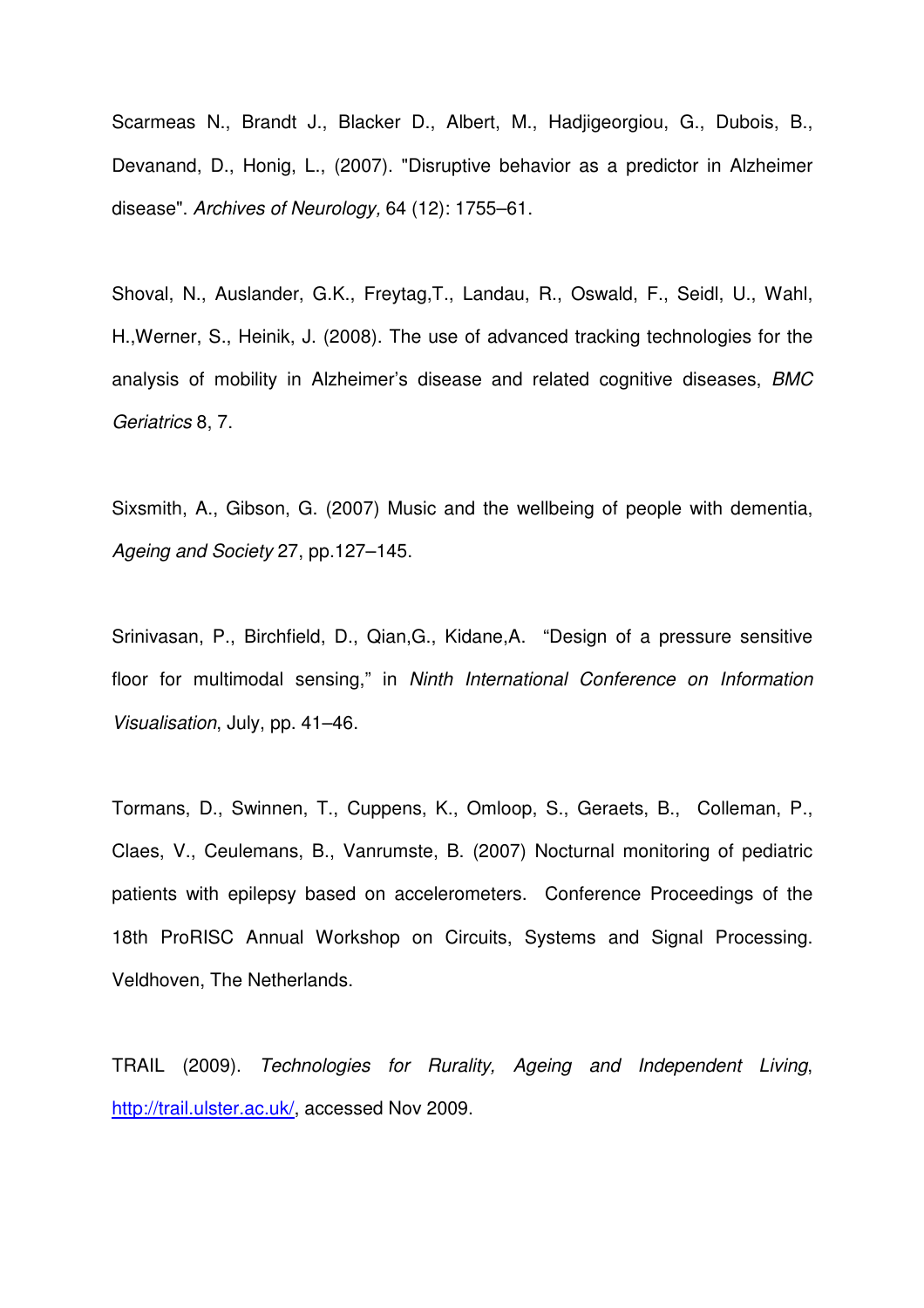Wang, J.J. (2007) Group reminiscence therapy for cognitive and affective function of demented elderly in Taiwan, International Journal of Geriatric Psychiatry 22(12), pp.1235–1240.

Wickramasinghe, N. and Mishra, S.K. (2004). 'A wireless trust model for healthcare', International Journal of Electronic Healthcare, Vol. 1, No. 1, pp.60–77.

WHO2005: The world is fast ageing – have we noticed? http://www.who.int/ageing/en Accessed November 2009.

Wolkove, N., Elkholy, O., Baltzan, M., Palayew, M., (2007) Sleep and aging: 1. Sleep disorders commonly found in older people, CMAJ. 176(9): 1299–1304.

Wood, D.M. (2006) A Report on the Surveillance Society. For the Information Commissioner by the Surveillance Studies Network, September 2006., www.ico.gov.uk, accessed Nov 2009.

Woods, B., Spector, A., Jones, C., Orrell M., Davies, S. (2005) Reminiscence therapy for dementia, Cochrane Database Systematic Review 2, CD001120.

Zheng, H., Carswell, W, Marin S., Mulvenna, M., McCullagh, P.J., Jeffers, P, Augusto, J, Wallace, J, Wang, H., Taylor, B., McSorley K. (2009) NOCTURNAL: Night Optimised Care Technology for UseRs Needing Assisted Lifestyles, Proceedings of eChallenges e-2009 Conference